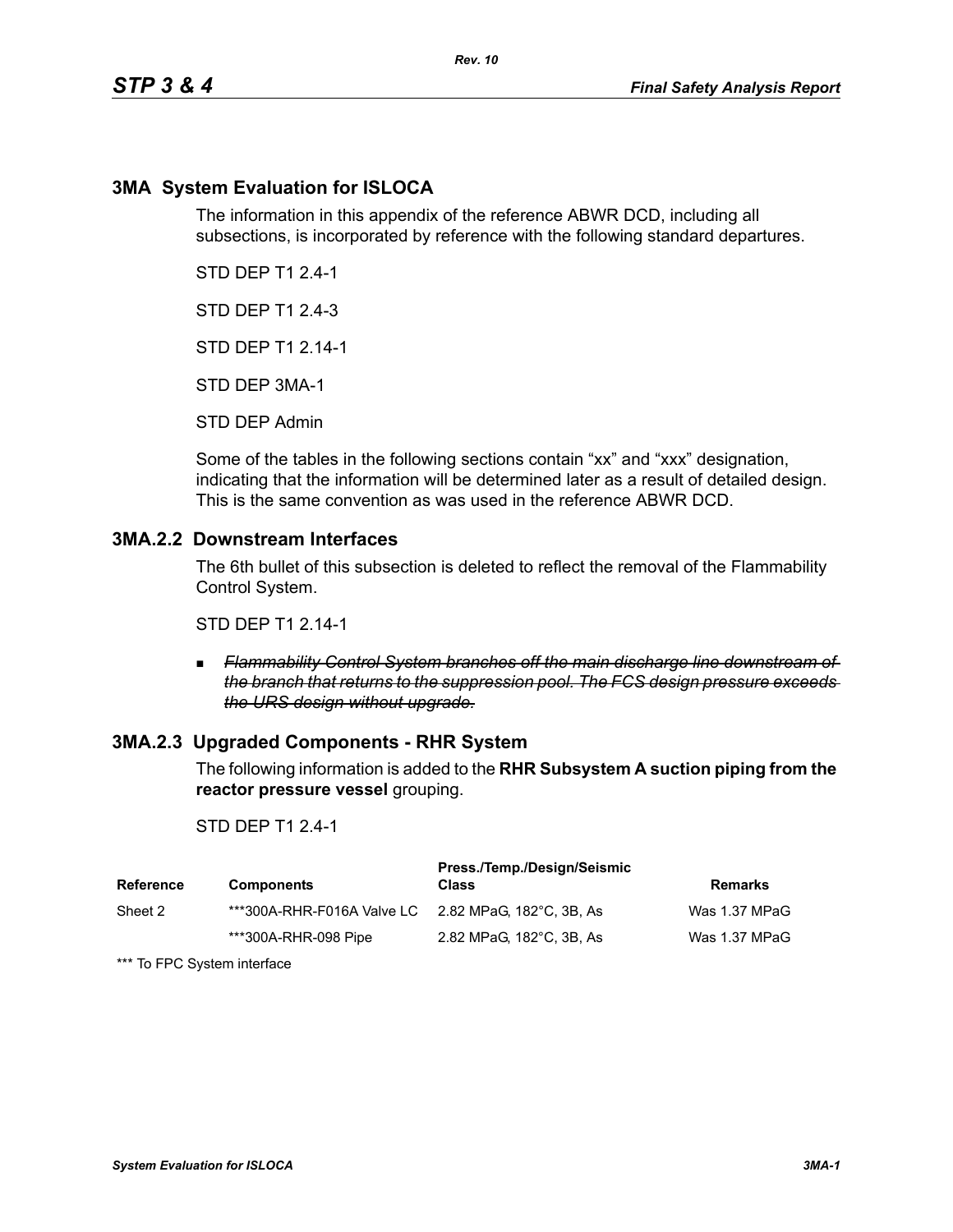### STD DEP 3MA-1

**RHR Subsystem A suction piping from the suppression pool.**

| <b>Reference</b> | <b>Components</b>   | Press./Temp./Design/<br><b>Seismic Class</b> | Remarks       |
|------------------|---------------------|----------------------------------------------|---------------|
| Sheet 3          | 20A-RHR-042 Pipe    | 2.82 MPaG. 182°C. 3B. As                     | Was 1.37 MPaG |
|                  | 20A-RHR-F061A Valve | 2.82 MPaG, 182°C, 3B, As                     | Was 1.37 MPaG |

**RHR Subsystem A suction piping from the reactor pressure vessel.**

| <b>Reference</b> |                                     | Press./Temp./Design/     | Remarks       |
|------------------|-------------------------------------|--------------------------|---------------|
|                  | <b>Components</b>                   | <b>Seismic Class</b>     |               |
| Sheet 3          | <del>50A 2</del> 0A-RHR-F712A Valve | 2.82 MPaG, 182°C, 3B, As | Was 1.37 MPaG |

**RHR Subsystem A discharge fill pump suction piping from the suppression pool.**

| <b>Reference</b> | <b>Components</b>        | Press./Temp./Design/<br><b>Seismic Class</b> | <b>Remarks</b> |
|------------------|--------------------------|----------------------------------------------|----------------|
| Sheet 3          | 25A-RHR-709 Pipe         | 2.82 MPaG, 182°C, 3B, As                     | Was 1.37 MPaG  |
|                  | 25A-RHR-F718A Valve      | 2.82 MPaG, 182°C, 3B, As                     | Was 1.37 MPaG  |
|                  | 25A-RHR-F719A Valve      | 2.82 MPaG, 182°C, 3B, As                     | Was 1.37 MPaG  |
|                  | 25A-RHR-PX013A Press.Pt. | 2.82 MPaG, 182°C, 3B, As                     | Was 1.37 MPaG  |

**RHR Subsystem A discharge from relief valves and test line valve directly to the suppression pool without restriction.**

| <b>Reference</b> | <b>Components</b>   | Press./Temp./Design/<br><b>Seismic Class</b> | Remarks   |
|------------------|---------------------|----------------------------------------------|-----------|
| Sheet 3          | 20A-RHR-041 Pipe    | 0.310 MPaG, 104°C, 3B, As                    | No Change |
|                  | 20A-RHR-060A Valve  | 0.310 MPaG, 104°C, 3B, As                    | No Change |
| Sheet 2          | 250A-RHR-055A Valve | 0.310 MPaG, 104°C, 3B, As                    | No Change |

**RHR Subsystem B suction piping from the suppression pool.**

| Reference | <b>Components</b>  | Press./Temp./Design/<br><b>Seismic Class</b> | Remarks       |
|-----------|--------------------|----------------------------------------------|---------------|
| Sheet 4   | 20A-RHR-152 Pipe   | 2.82 MPaG, 182°C, 3B, As                     | Was 1.37 MPaG |
|           | 20A-RHR-061B Valve | 2.82 MPaG, 182°C, 3B, As                     | Was 1.37 MPaG |

**RHR Subsystem B discharge fill pump suction piping from the suppression pool.**

| <b>Reference</b> | <b>Components</b>        | Press./Temp./Design/<br><b>Seismic Class</b> | <b>Remarks</b> |
|------------------|--------------------------|----------------------------------------------|----------------|
| Sheet 4          | 25A-RHR-123 Pipe         | 2.82 MPaG, 182°C182°C, 3B,<br>As             | Was 1.37 MPaG  |
|                  | 25A-RHR-741 Pipe         | 2.82 MPaG, 182°C, 3B, As                     | Was 1.37 MPaG  |
|                  | 25A-RHR-F718B Valve      | 2.82 MPaG, 182°C, 3B, As                     | Was 1.37 MPaG  |
|                  | 25A-RHR-F719B Valve      | 2.82 MPaG, 182°C, 3B, As                     | Was 1.37 MPaG  |
|                  | 25A-RHR-PX013B Press.Pt. | 2.82 MPaG, 182°C, 3B, As                     | Was 1.37 MPaG  |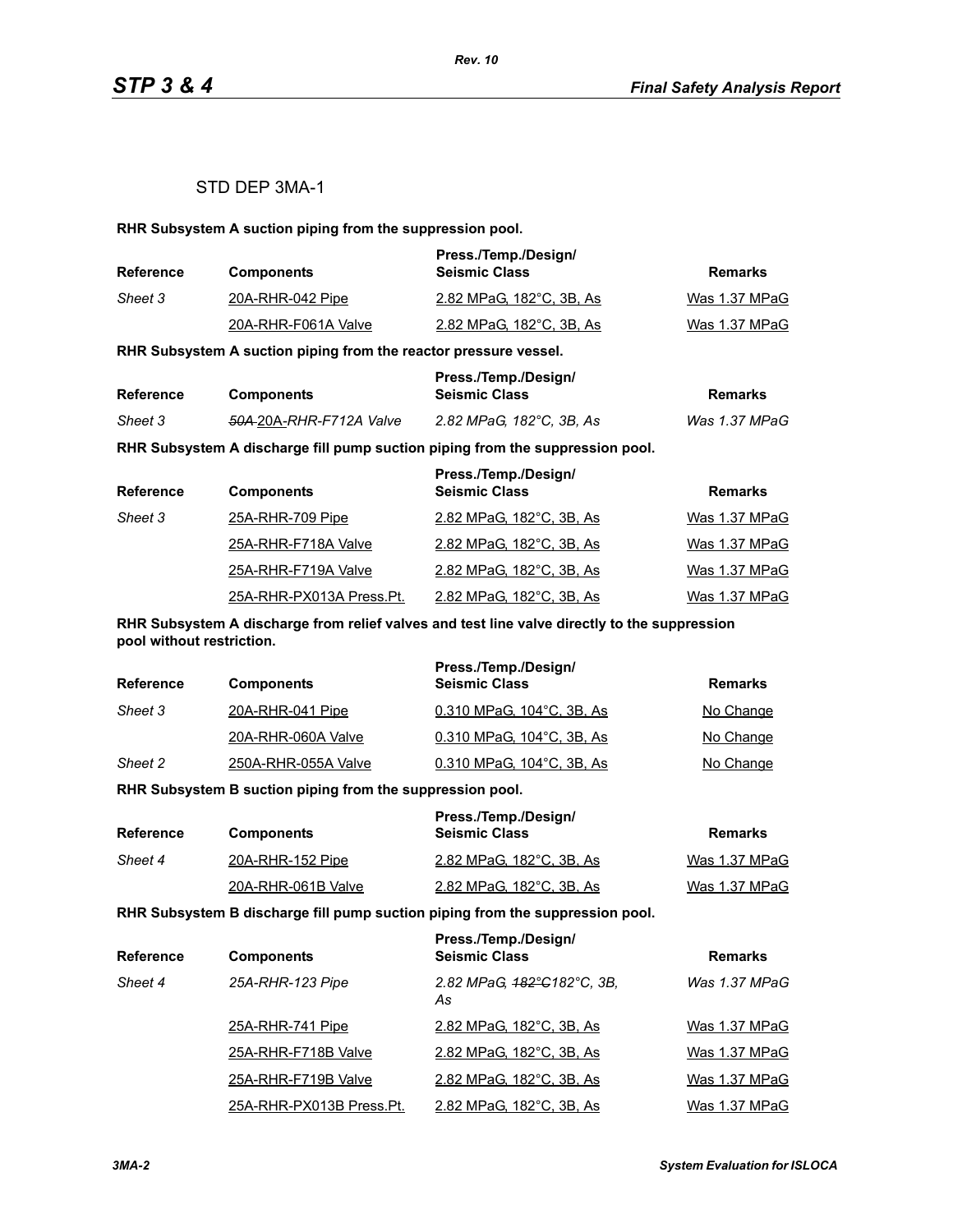**RHR Subsystem C suction piping from the suppression pool.**

| Reference | <b>Components</b>   | Press./Temp./Design/<br><b>Seismic Class</b> | Remarks       |
|-----------|---------------------|----------------------------------------------|---------------|
| Sheet 6   | 20A-RHR-255 Pipe    | 2.82 MPaG, 182°C, 3B, As                     | Was 1.37 MPaG |
|           | 20A-RHR-F061C Valve | 2.82 MPaG. 182°C. 3B. As                     | Was 1.37 MPaG |

**RHR Subsystem B discharge from relief valves and test line valve directly to the suppression pool without restriction.**

| Reference | <b>Components</b>   | Press./Temp./Design/<br><b>Seismic Class</b> | Remarks   |
|-----------|---------------------|----------------------------------------------|-----------|
| Sheet 4   | 20A-RHR-151 Pipe    | 0.310 MPaG, 104°C, 3B, As                    | No Change |
|           | 20A-RHR-060B Valve  | 0.310 MPaG. 104°C. 3B. As                    | No Change |
| Sheet 2   | 250A-RHR-055B Valve | 0.310 MPaG, 104°C, 3B, As                    | No Change |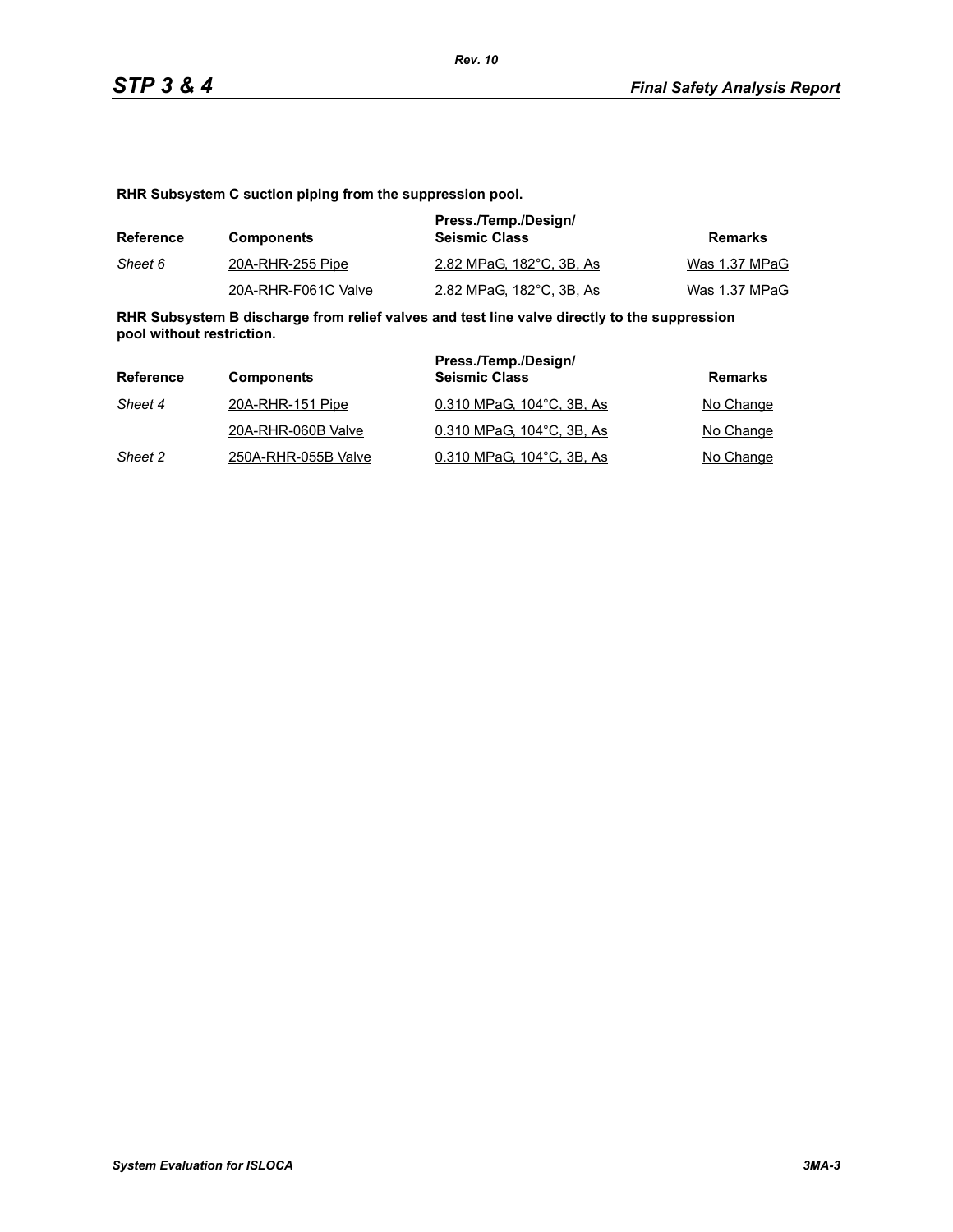*Rev. 10*

**RHR Subsystem B interface with Radwaste System.**

| Reference | <b>Components</b>                                   | Press./Temp./Design/<br><b>Seismic Class</b> | <b>Remarks</b> |
|-----------|-----------------------------------------------------|----------------------------------------------|----------------|
| Sheet 4   | 150A-RHR-023 Pipe                                   | 3.43 MPaG, 66°C, 3B, As                      | No Change      |
|           | 150A-RHR-230 Pipe                                   | 3.43 MPaG, 66°C, 3B, As                      | No Change      |
|           | 150A-RHR-129 Pipe                                   | 3.43 MPaG, $48266^{\circ}$ C, 3B, As         | No Change      |
|           | 150A-RHR-FE012B Flow El.                            | 3.43 MPaG, 66°C, 3B, As                      | No Change      |
|           | 20A-RHR-739 Pipe                                    | 3.43 MPaG, 66°C, 3B, As                      | No Change      |
|           | 20A-RHR-740 Pipe                                    | 3.43 MPaG, 66°C, 3B, As                      | No Change      |
|           | 20A-RHR-714B Valve                                  | 3.43 MPaG, 66°C, 3B, As                      | No Change      |
|           | 20A-RHR-715B Valve                                  | 3.43 MPaG, 66°C, 3B, As                      | No Change      |
|           | 20A-RHR-716B Valve                                  | 3.43 MPaG, 66°C, 3B, As                      | No Change      |
|           | 20A-RHR-717B Valve                                  | 3.43 MPaG, 66°C, 3B, As                      | No Change      |
|           | 20A-RHR-FT012B Press.Trans. 3.43 MPaG, 66°C, 3B, As |                                              | No Change      |
|           | 100A-RHR-146 Pipe                                   | 3.43 MPaG, 66°C, 3B, As                      | No Change      |
|           | 100A-RHR-F052B Valve                                | 3.43 MPaG, 66°C, 3B, As                      | No Change      |
|           | 200A-LCW-CSSS Pipe                                  | 0.981 MPaG, 66°C, 4D, B                      | No Change      |
|           | 200A-LCW-CSSS Valve LO                              | 0.981 MPaG, 66°C, 4D, B                      | No Change      |
|           | 200A-LCW- <del>CSSS</del> AO Valve                  | 0.981 MPaG, 66°C, 4D, B                      | No Change      |
|           | 200A-LCW- <del>CS</del> SS Valve LO                 | 0.981 MPaG, 66°C, 4D, B                      | No Change      |
|           | 200A-LCW- <del>CSSS</del> AO Valve                  | 0.981 MPaG, 66°C, 4D, B                      | No Change      |
|           | 200A-LCW-SS Valve LO                                | <u>0.981 MPaG, 66°C, 4D, B</u>               | No Change      |
|           | 200A-LCW-SS AO Valve                                | 0.981 MPaG, 66°C, 4D, B                      | No Change      |
|           | * LCW Collector Tank C                              | 0 MPaG, 66°C, 4D, B                          | No Change      |
|           | 200A-LCW-SS Valve LO                                | 0.981 MPaG, 66°C, 4D, B                      | No Change      |
|           | 200A-LCW-SS AO Valve                                | 0.981 MPaG, 66°C, 4D, B                      | No Change      |
|           | * LCW Collector Tank D                              | 0 MPaG, 66°C, 4D, B                          | No Change      |

**RHR Subsystem C discharge fill pump suction piping from the suppression pool.**

| <b>Reference</b> | <b>Components</b>        | Press./Temp./Design/<br><b>Seismic Class</b> | <b>Remarks</b> |
|------------------|--------------------------|----------------------------------------------|----------------|
| Sheet 6          | 25A-RHR-770 Pipe         | 2.82 MPaG, 182°C, 3B, As                     | Was 1.37 MPaG  |
|                  | 25A-RHR-F718C Valve      | 2.82 MPaG, 182°C, 3B, As                     | Was 1.37 MPaG  |
|                  | 25A-RHR-F719C Valve      | 2.82 MPaG, 182°C, 3B, As                     | Was 1.37 MPaG  |
|                  | 25A-RHR-PX013C Press.Pt. | 2.82 MPaG, 182°C, 3B, As                     | Was 1.37 MPaG  |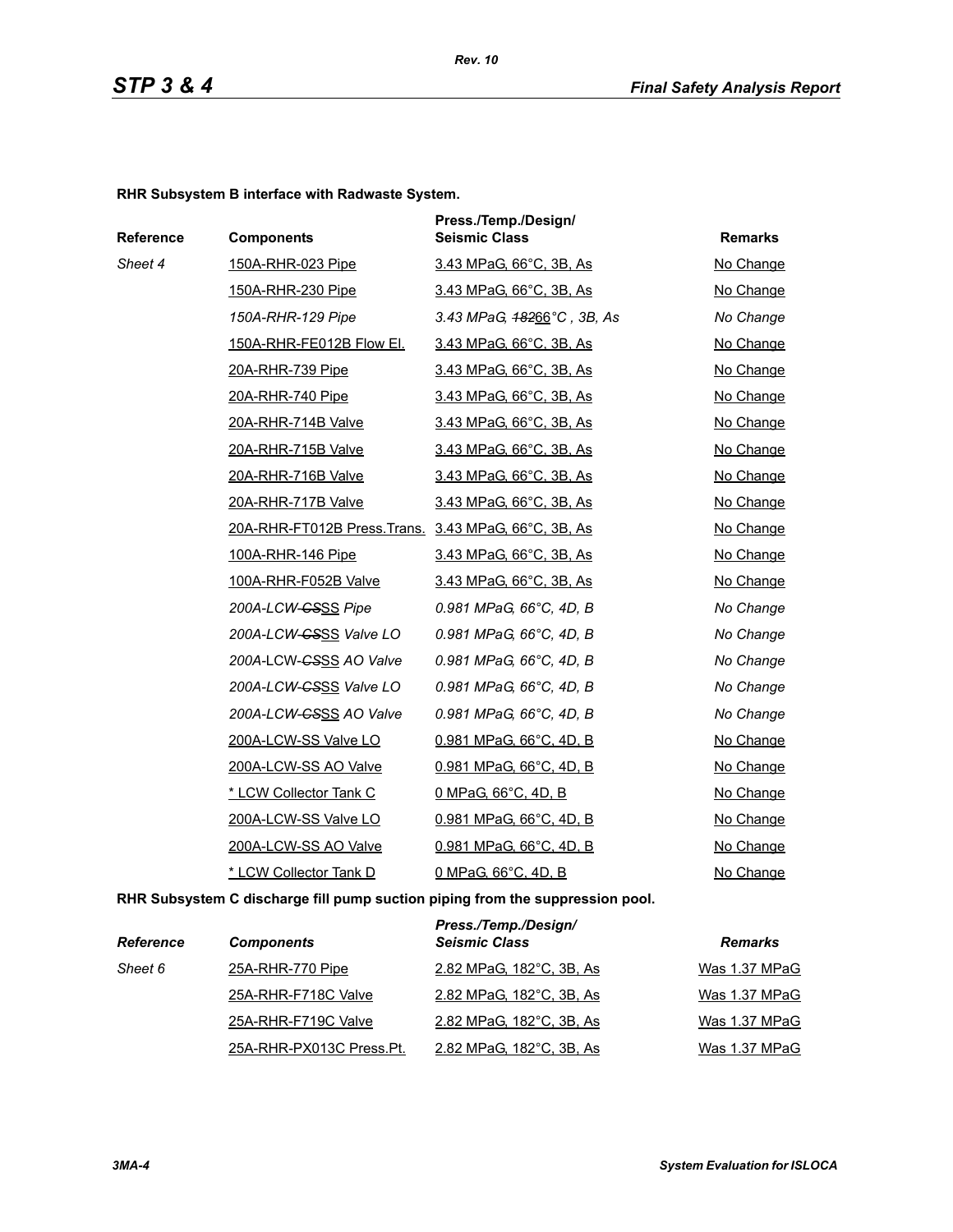**RHR Subsystem C discharge from relief valves and test line valve direct to the suppression pool without restriction.**

| <b>Reference</b> | <b>Components</b>                                                   | Press./Temp./Design/<br><b>Seismic Class</b>                                     | <b>Remarks</b> |
|------------------|---------------------------------------------------------------------|----------------------------------------------------------------------------------|----------------|
| Sheet 6          | <u>20A-RHR-254 Pipe</u>                                             | 0.310 MPaG, 104°C, 3B, As                                                        | No change      |
|                  | 20A-RHR-060C Valve                                                  | 0.310 MPaG, 104°C, 3B, As                                                        | No change      |
| Sheet 2          | 250A-RHR-F055C Valve                                                | 0.310 MPaG, 104°C, 3B, As                                                        | No change      |
|                  | RHR Subsystem C flushing line interface at branch discharge to RPV. |                                                                                  |                |
| <b>Reference</b> | <b>Components</b>                                                   | Press./Temp./Design/<br><b>Seismic Class</b>                                     | <b>Remarks</b> |
| Sheet 7          | 100A-RHR -F032C Valve                                               | 3.43 MPaG, 182°C, 3B, As                                                         | No change      |
|                  |                                                                     | RHR Subsystem C flushing line interface at suction of shutdown branch from RPV.  |                |
| <b>Reference</b> | <b>Components</b>                                                   | Press./Temp./Design/<br><b>Seismic Class</b>                                     | <b>Remarks</b> |
| Sheet 21         | 100A-MUWC- <del>140</del> 139 Pipe                                  | 1.37 MPaG, 66°C, 4D, B                                                           | No change      |
| Sheet 2          | 100A-RHR-F040C Valve                                                | 2.82 MPaG, 182°C, 3B, As                                                         | Was 1.37 MPaG  |
|                  |                                                                     | RHR Subsystem C outdoor fire truck connection in RHR pump discharge pipe to RPV. |                |
| <b>Reference</b> | <b>Components</b>                                                   | Press./Temp./Design/<br><b>Seismic Class</b>                                     | <b>Remarks</b> |
| Sheet 7          | <del>20</del> 100A-RHR-FE-100 Flow<br>EI.                           | 3.43 MPaG, 182°C, 3B, As                                                         | No change      |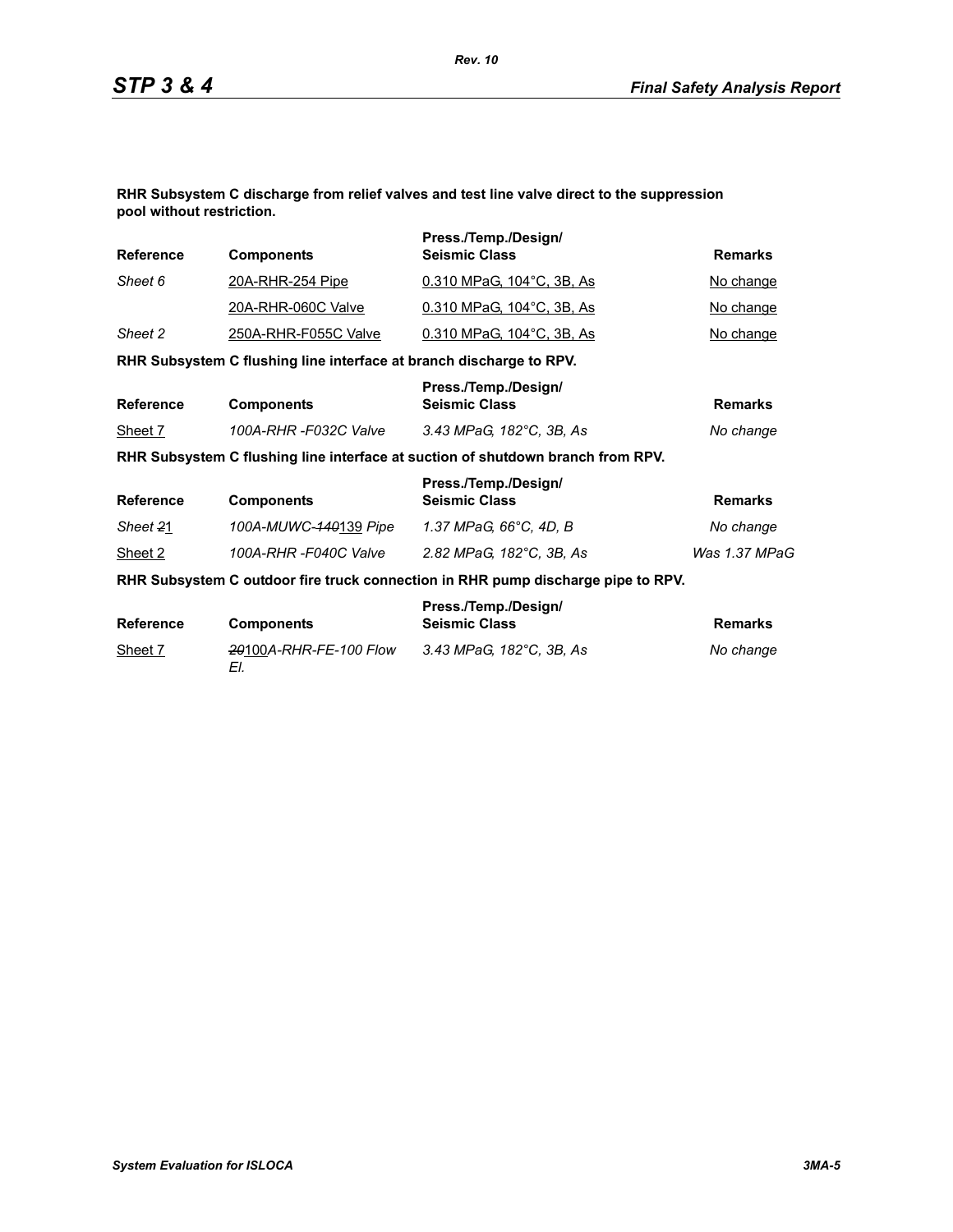# **3MA.3.3 Upgraded Components - HPCF System** STD DEP 3MA-1

**HPCF Subsystem B suction piping from the suppression pool.**

| <b>Reference</b> | <b>Components</b>   | Press./Temp./Design/<br><b>Seismic Class</b> | Remarks       |
|------------------|---------------------|----------------------------------------------|---------------|
| Sheet 2          | xxA-HPCF-030B Valve | 2.82 MPaG, 104°C, 3B, As                     | Was 1.37 MPaG |
|                  | xxA-HPCF-xxx Pipe   | 2.82 MPaG, 104°C, 3B, As                     | Was 1.37 MPaG |

**HPCF Subsystem B keep fill line interface.**

| <b>Reference</b> | <b>Components</b>                                   | Press./Temp./Design/<br><b>Seismic Class</b> | <b>Remarks</b> |
|------------------|-----------------------------------------------------|----------------------------------------------|----------------|
| Sheet 1          | 20A-HPCF-707 Pipe                                   | 10.79 MPaG, 100°C, 3B, As                    | No change      |
|                  | 20A-HPCF-716B Valve                                 | 10.79 MPaG, 100°C, 3B, As                    | No change      |
|                  | 20A-HPCF-717B Valve                                 | 10.79 MPaG, 100°C, 3B, As                    | No change      |
|                  | 20A-HPCF-PX010B Press.Pt. 10.79 MPaG, 100°C, 3B, As |                                              | No change      |

### **HPCF Subsystem C suction piping from the suppression pool and condensate storage tank.**

| <b>Reference</b> | <b>Components</b>         | Press./Temp./Design/<br><b>Seismic Class</b> | <b>Remarks</b> |
|------------------|---------------------------|----------------------------------------------|----------------|
| Sheet 2          | 20A-HPCF-PX004C Press, Pt | 2.82 MPaG, 100°C, 3B, As                     | Was 1.37 MPaG  |
|                  | 400A-HPCF-406110 Pipe     | 2.82 MPaG, 100°C, 3B, As                     | Was 1.37 MPaG  |
|                  | 20A-HPCF-F030C Valve      | 2.82 MPaG, 100°C, 3B, As                     | Was 1.37 MPaG  |
|                  | 20A-HPCF-xxx-Pipe         | 2.82 MPaG, 100°C, 3B, As                     | Was 1.37 MPaG  |
|                  | 400A-HPCF-110 Pipe        | 0.310 MPaG, 104°C, 3B, As                    | No change      |
|                  | 400A-HPCF-105 Pipe        | <u>1.37 MPaG, 66°C, 3B, B(S1,S2)</u>         | No change      |

**HPCF Subsystem C keep fill line interface.**

| <b>Reference</b> | <b>Components</b>         | Press./Temp./Design/<br><b>Seismic Class</b> | <b>Remarks</b> |
|------------------|---------------------------|----------------------------------------------|----------------|
| Sheet 1          | 20A-HPCF-807 Pipe         | 10.79 MPaG, 100°C, 3B, As                    | No change      |
|                  | 20A-HPCF-716C Valve       | 10.79 MPaG, 100°C, 3B, As                    | No change      |
|                  | 20A-HPCF-717C Valve       | 10.79 MPaG, 100°C, 3B, As                    | No change      |
|                  | 20A-HPCF-PX010C Press.Pt. | 10.79 MPaG, 100°C, 3B, As                    | No change      |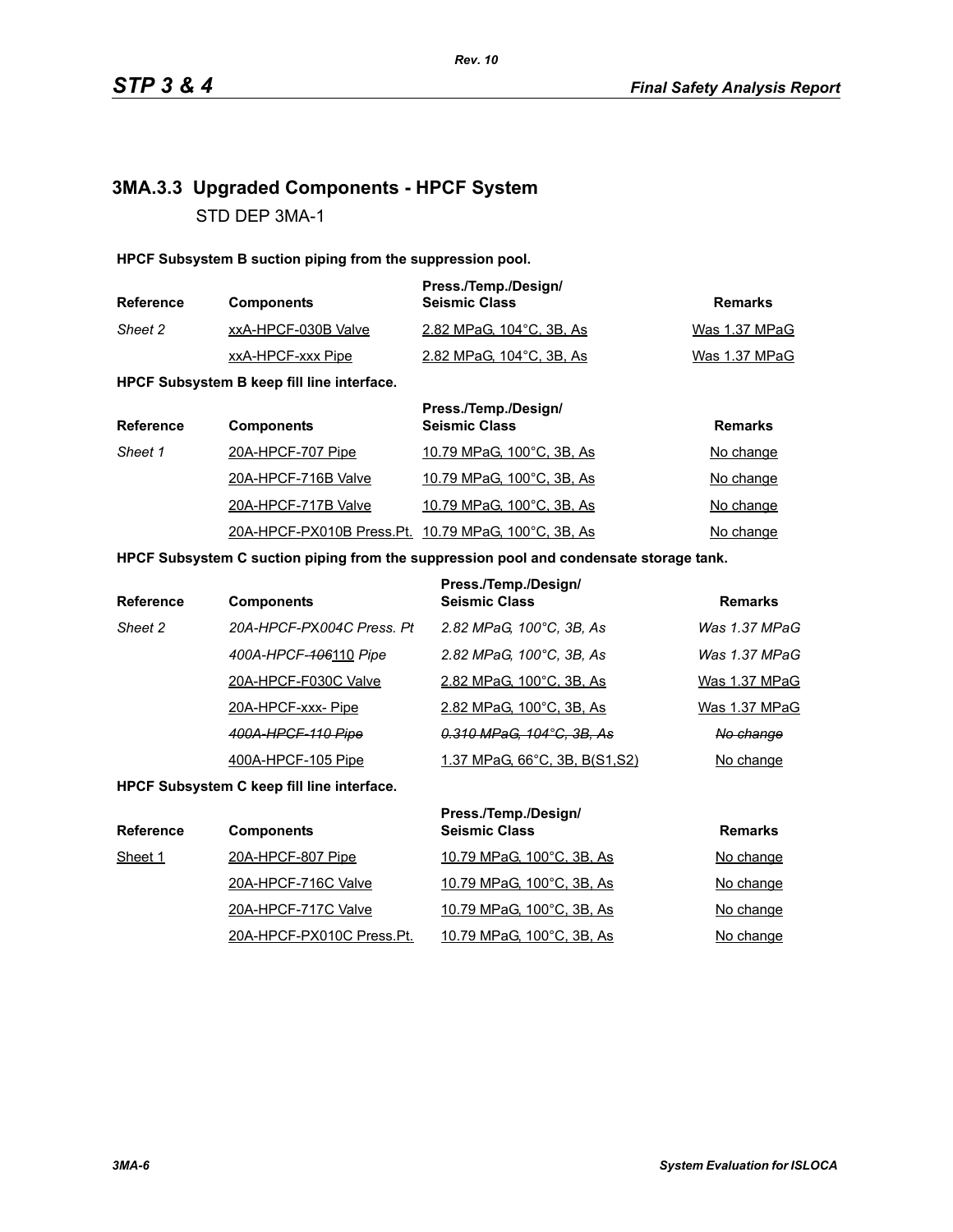# **3MA.4.1 Upgrade Description**

STD DEP Admin

*The URS boundary was terminated at the last valve before the suppression pool, which is valve E510-F006*E51-F006 *and is normally closed. The suppression pool is a large structure, impractical to upgrade to the URS design pressure. The only portions of the RCIC System that are not upgraded to the URS design pressure is unobstructed piping to the suppression pool.*

# **3MA.4.3 Upgraded Components - RCIC System**

STD DEP T1 2.4-3

STD DEP 3MA-1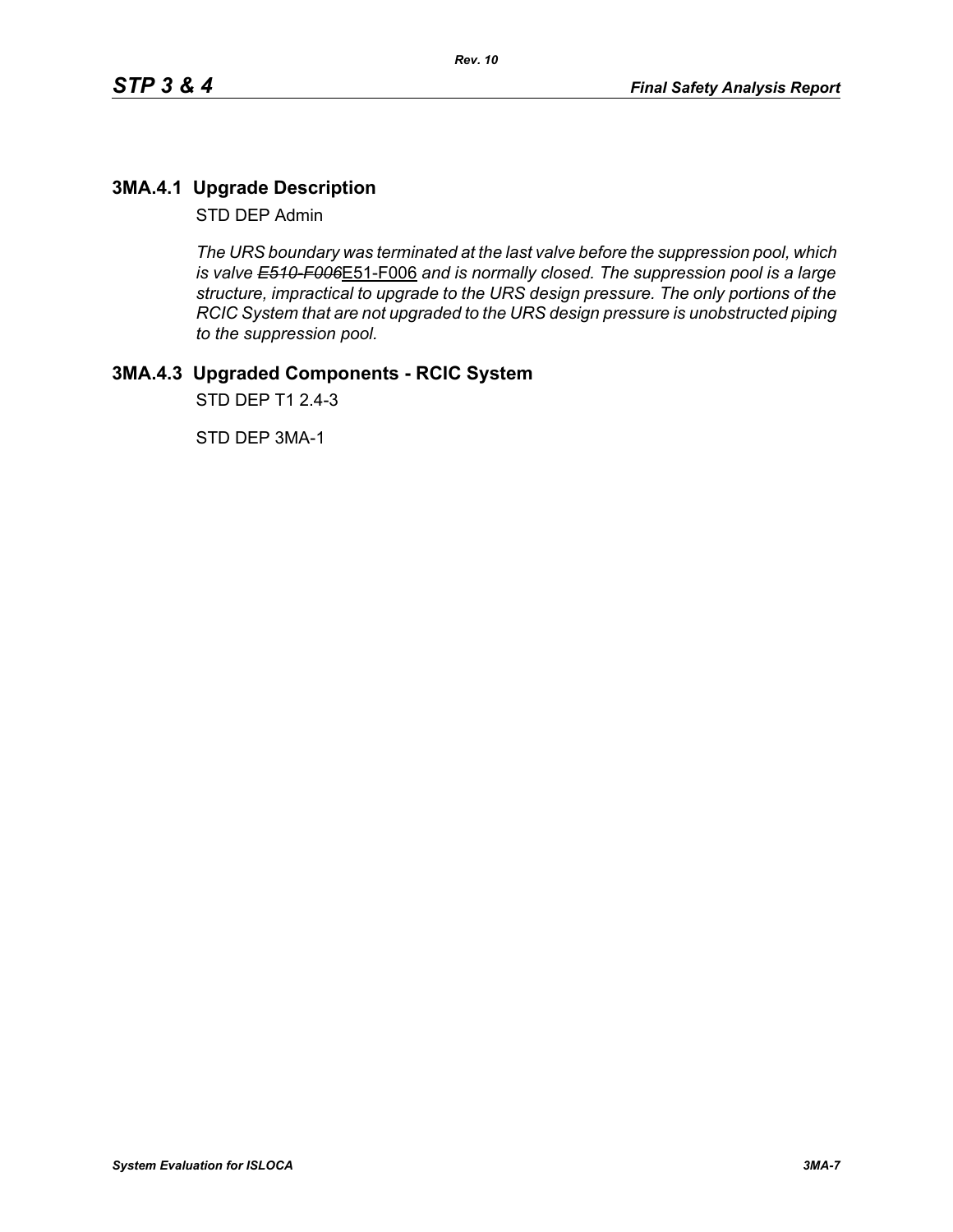### **RCIC turbine condensate piping to the suppression pool**

| Reference | <b>Components</b>              | Press./Temp./Design/<br><b>Seismic Class</b> | <b>Remarks</b>        |
|-----------|--------------------------------|----------------------------------------------|-----------------------|
| Sheet 3   | 20A-RCIC-723-S Pipe            | 8.62 MPaG, 302°C, 3B, As                     | Was 0.981 MPaG        |
|           | 20A-RCIC-724-S Pipe            | 8.62 MPaG, 302°C, 3B, As                     | Was 0.981 MPaG        |
|           | 20A-RCIC-725-S Pipe            | 8.62 MPaG, 302°C, 3B, As                     | Was 0.981 MPaG        |
|           | 20A-RCIC-726-S Pipe            | 8.62 MPaG, 302°C, 3B, As                     | Was 0.981 MPaG        |
|           | 20A-RCIC-F724 Valve            | 8.62 MPaG, 302°C, 3B, As                     | Was 0.981 MPaG        |
|           | 20A-RCIC-F725 Valve            | 8.62 MPaG, 302°C, 3B, As                     | Was 0.981 MPaG        |
|           | 20A-RCIC-PT014A Press.Trans.   | 8.62 MPaG, 302°C, 3B, As                     | Was 0.981 MPaG        |
|           | 20A-RCIC-PT014B Press.Trans.   | 8.62 MPaG, 302°C, 3B, As                     | Was 0.981 MPaG        |
|           | 20A-RCIC-PT014E Press.Trans.   | 8.62 MPaG, 302°C, 3B, As                     | Was 0.981 MPaG        |
|           | 20A-RCIC-PT014F Press.Trans.   | 8.62 MPaG, 302°C, 3B, As                     | Was 0.981 MPaG        |
|           |                                | Press./Temp./Design/                         |                       |
| Reference | <b>Components</b>              | <b>Seismic Class</b>                         | Remarks               |
|           | ** 25A-RCIC-051-S Pipe         | 8.62 MPaG, 302°C, 3B, As                     | <b>Was 0.981 MPaG</b> |
|           | <u>** 25A-RCIC-F051 Valve-</u> | 8.62 MPaG, 302°C, 3B, As                     | <b>Was 0.981 MPaG</b> |
|           | ** 25A-RCIC-D012 Strainer      | 8.62 MPaG, 302°C.3B.As                       | Was 0.981 MPaG        |
|           | ** 25A-RCIC-D013 S. Trap-      | 8.62 MPaG, 302°C, 3B, As                     | <b>Was 0.981 MPaG</b> |
|           | ** 25A-RCIC-F052 Valve-        | 8.62 MPaG, 302°C, 3B, As                     | Was 0.981 MPaG        |
| Sheet 3   | ** 25A-RCIC-052-S Pipe         | 2.82 MPaG, 184°C, 4D, As                     | Was 0.981 MPaG        |
|           | xxA-RCIC-xxx Pipe              | 8.62 MPaG, 302°C, 3B, As                     | Was 0.981 MPaG        |
|           | 80A-RCIC-054-S Pipe            | 0.981 MPaG, 184°C, 3B, As                    | No change             |
|           | 80A-RCIC-F054-S Check V.       | 0.981 MPaG, 184°C, 3B, As                    | No change             |
|           | 80A-RCIC-F055-S Check V.       | 0.981 MPaG, 184°C, 3B, As                    | No change             |
| Sheet 1   | A-RCIC-F069 T.Valve            | 2.828.62 MPaG, 184°C 302°C,<br>3B, As        | Was 10.981 MPaG       |

*\* Vent via Rupture Disks.*

*\*\* RCIC Turbine Condensate Piping to the Barometric Condenser.*

### **RCIC pump suction piping**

| <b>Reference</b> | <b>Components</b>    | Press./Temp./Design/<br><b>Seismic Class</b> | <b>Remarks</b> |
|------------------|----------------------|----------------------------------------------|----------------|
| Sheet 1          | 200A-RCIC-F060 Valve | 2.82 MPaG, 77°C, 3B, As                      | Was 1.37 MPaG  |
|                  | 20A-RCIC-xxx Pipe    | 2.82 MPaG, 77°C, 3B, As                      | Was 1.37 MPaG  |
|                  | xxA-RCIC-F062 Valve  | 2.82 MPaG, 104°C, 3B, As                     | Was 1.37 MPaG  |
|                  | xxA-RCIC-xxx-Pipe    | 2.82 MPaG, 104°C, 3B, As                     | Was 1.37 MPaG  |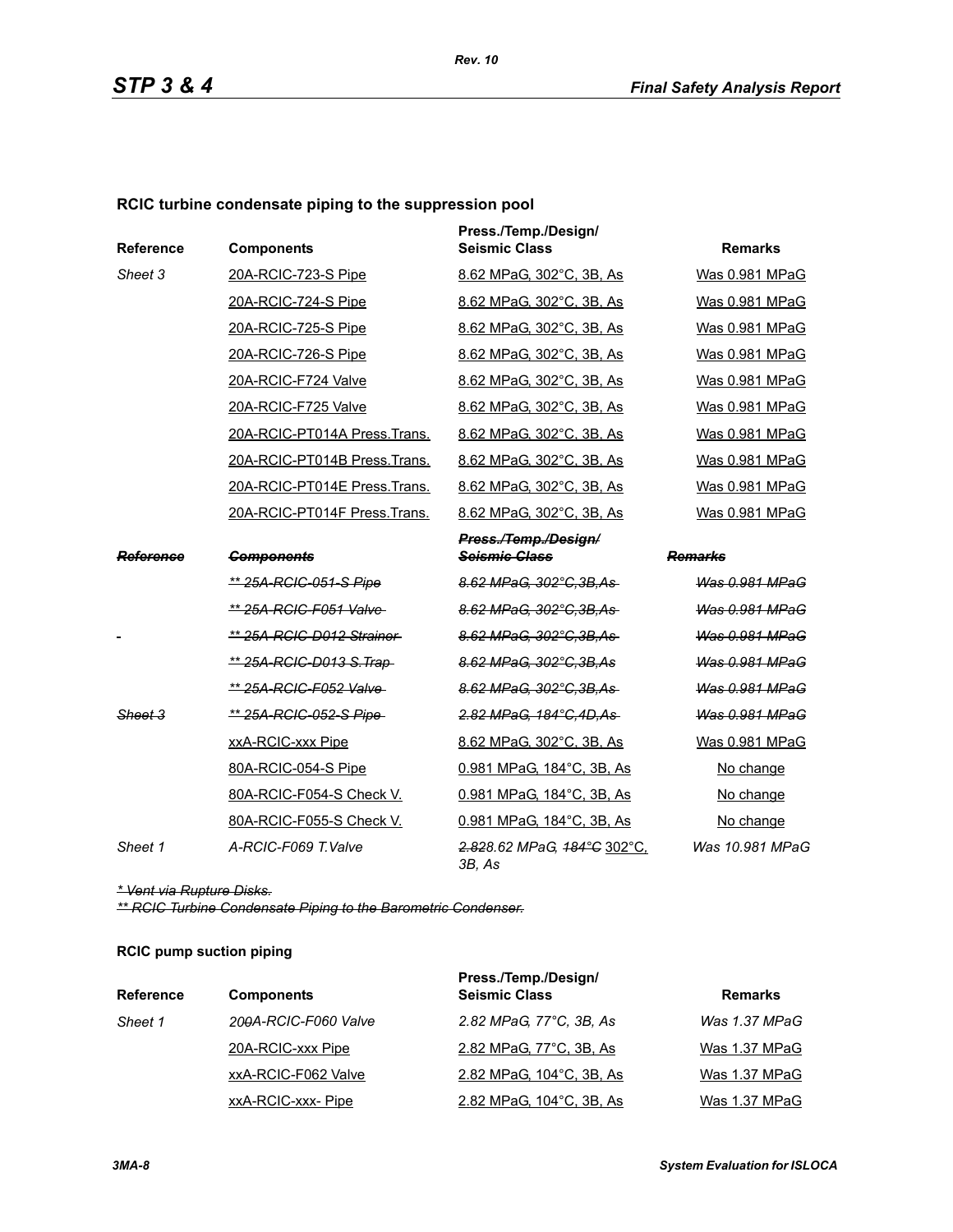**RCIC discharge from relief valves and test line valve direct to the suppression pool without restriction.**

| Reference | <b>Components</b>                                                  | Press./Temp./Design/<br><b>Seismic Class</b> | Remarks   |
|-----------|--------------------------------------------------------------------|----------------------------------------------|-----------|
| Sheet 2   | 250A-RHR- 008 Pipe                                                 | 0.310 MPaG. 104°C.3B.As                      | No change |
|           | <b>RGIC vacuum tank condensate piping to the suppression pool.</b> |                                              |           |

| <b>Reference</b>   | <b>Components</b>           | Press./Temp./Design/<br><del>Scismic Class</del> | <del>Remarks</del>        |
|--------------------|-----------------------------|--------------------------------------------------|---------------------------|
| <del>Sheet 3</del> | 50A-RCIC-Vacuum Pump-       | <u>2.82 MPaG. 121°C.4D.As</u>                    | <u>Was 0.755 MPaG</u>     |
|                    | <u>50A-RCIC-044-S Pipe-</u> | <del>2.82 MPaG. 88°C.4D.As</del>                 | <del>Was 0.310 MPaG</del> |
|                    | <u>50A-RCIC-067-S Pipe </u> | <del>2.82 MPaG. 88°C.4D.As</del>                 | <del>Was 0.310 MPaG</del> |
|                    | 50A-RGIG-PGV Valve          | <u>2.82 MPaG. 121°C.4D.As-</u>                   | <del>Was 0.755 MPaG</del> |
| <del>Sheet 3</del> | <u>20A-RCIC-068-S Pipe </u> | <del>2.82 MPaG. 121°C.4D.As-</del>               | <del>Was 0.981 MPaG</del> |
| Sheet 1            | 50A-RCIC-F046 Check V       | <del>2.82 MPaG, 104°C.3B.As-</del>               | Was 0.310 MPaG            |
|                    | <u>20A-RCIC-057-S Pipe </u> | <u>2.82 MPaG. 104°C.3B.As-</u>                   | <u>Was 0.310 MPaG</u>     |
|                    | 20A-RCIC-F059 T.Valve       | <del>2.82 MPaG, 104°C.3B.As -</del>              | <del>Was 0.310 MPaG</del> |
|                    | 50A-RCIC-F047 MO Valve      | <del>2.82 MPaG, 104°C.3B.As -</del>              | <del>Was 0.310 MPaG</del> |
|                    | <u>50A-RCIC-045-S Pipe-</u> | <u>0.981 MPaG. 104°C.3B.As-</u>                  | <del>No change</del>      |
|                    |                             |                                                  |                           |

*Sheet 1 Suppression Pool*

*RCIC steam drains from trip and throttle valve piping and turbine to condensate chamber*

|                    |                                | Press./Temp./Design/     |                |
|--------------------|--------------------------------|--------------------------|----------------|
| Reference          | <b>Components</b>              | Seismic Class            | <b>Remarks</b> |
| <del>Sheet 3</del> | <u>* 20A-RCIC-063-S Pipe</u>   | 8.62 MPaG, 302°C, 3B, As | Was 0.981 MPaG |
| $\sim$             | <u>* 20A-RCIC-061-S Pipe-</u>  | 8.62 MPaG, 302°C, 3B, As | Was 0.981 MPaG |
| $\blacksquare$     | <u>** 20A-RCIC-064-S Pipe-</u> | 8.62 MPaG, 302°C, 3B, As | Was 0.981 MPaG |
|                    |                                |                          |                |

*\* RCIC Trip and Throttle Valve leakoffs are piped to Condensing Chamber. \*\* RCIC Turbine Condensate Drain connects to the Condensing Chamber*

*RCIC turbine valve leakoffs are piped to the barometric condenser*

|           |                                 | Press./Temp./Design/     |                           |
|-----------|---------------------------------|--------------------------|---------------------------|
| Reference | <b>Components</b>               | Seismic Class            | <b>Remarks</b>            |
| Sheet 3   | * 25A-RCIC-058-S Pipe           | 2.82 MPaG, 184°C, 4D, As | <del>Was 0.981 MPaG</del> |
|           | ** 25A-RCIC-059-S Pipe          | 2.82 MPaG, 184°C, 4D, As | Was 0.981 MPaG            |
| $\sim$    | <del>Barometric Condenser</del> | 2.82 MPaG, 184°C, 4D, As | <del>Was 0.755 MPaG</del> |
| $\sim$    | *** 25A-RCIC-065-S Pipe         | 2.82 MPaG, 184°C, 4D, As | <b>Was 0.755 MPaG</b>     |
| $\sim$    | 25A-RCIC-Relief Valve           | 2.82 MPaG, 121°C,4D,As   | <b>Was 0.755 MPaG</b>     |
|           | 25A-RCIC-066-S Pipe-            | 0 MPaG, 121°C, 4D, As    | No change                 |

*\* RCIC Trip and Throttle Valve Stem leakoff is piped to the Barometric* 

*\*\* RCIC Turbine Governor Valve Stem is piped to the to Barometric Condenser. \*\*\* Barometric Condenser Press. relief and piping.*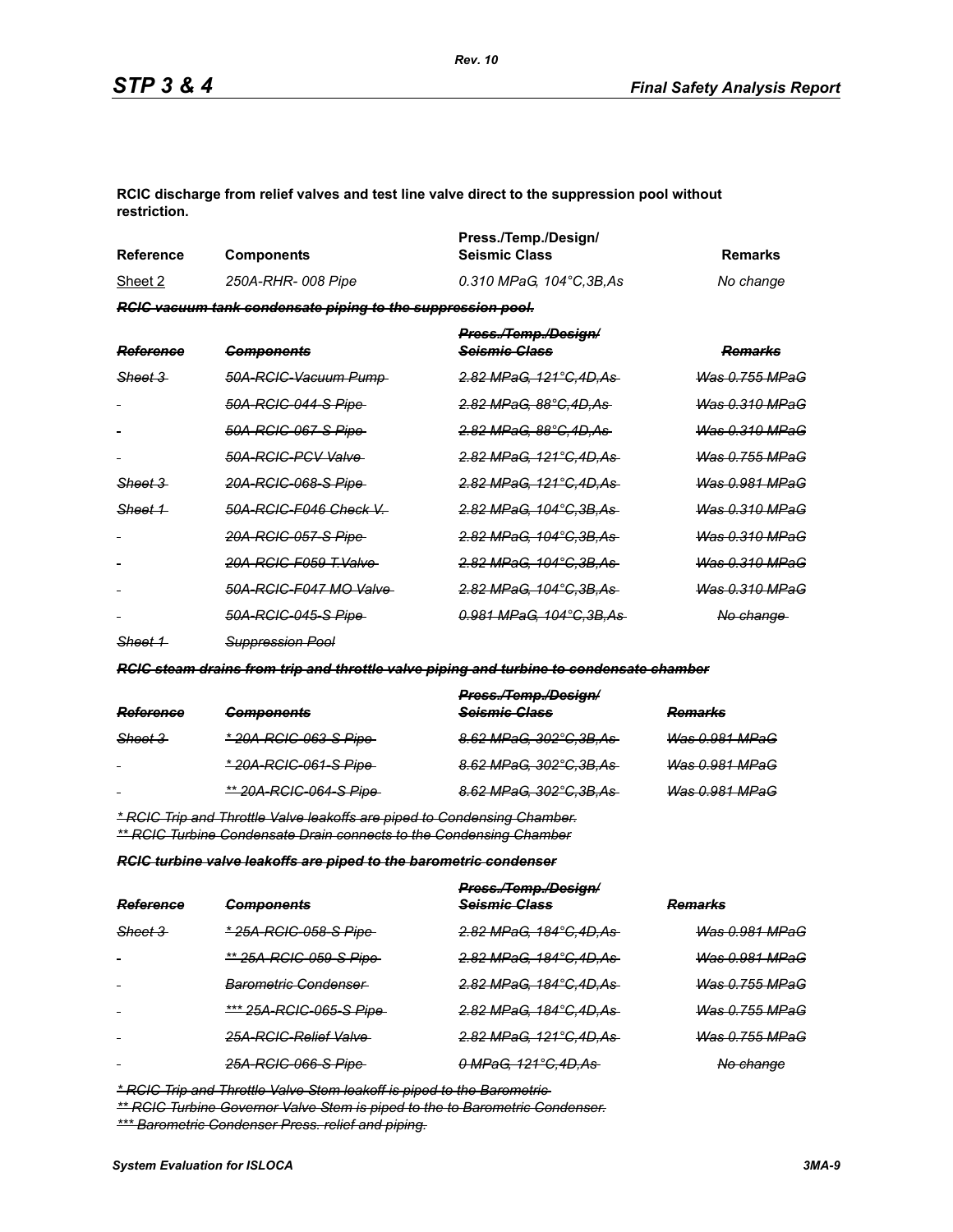*RCIC pump cooling water piping for pump and turbine lube oil coolers*

| Reference          | <b>Components</b>                   | Press./Temp./Design/<br><del>Scismic Class</del> | Remarks                   |
|--------------------|-------------------------------------|--------------------------------------------------|---------------------------|
| <del>Sheet 3</del> | 50A-RGIC-011-W Pipe                 | 2.82 MPaG.77°C.3B.As                             | Was 0.863 MPaG            |
|                    | 50A-RGIC-028-W Pipe                 | 2.82 MPaG, 77°C.3B.As                            | Was 0.863 MPaG            |
|                    | 50A-RCIC-F030 Relief V.             | <u>2.82 MPaG, 77°C,3B,As</u>                     | <del>Was 0.863 MPaG</del> |
|                    | 50A-RCIC-029-W Pipe                 | <u>2.82 MPaG, 77°C,3B,As</u>                     | Was 0.863 MPaG            |
|                    | 20A-RCIC-713-W Pipe                 | <del>2.82 MPaG, 77°C.3B.As</del>                 | <b>Was 0.863 MPaG</b>     |
|                    | 20A-RCIC-PX018 Press                | 2.82 MPaG, 77°C, 3B, As                          | Was 0.863 MPaG            |
|                    | 50A-RCIC-Turb.LO Cooler             | <u>2.82 MPaG, 77°C,3B,As</u>                     | <del>Was 0.863 MPaG</del> |
|                    | 50A-RCIC-Pump LO-Cooler-            | <u>2.82 MPaG, 77°C,3B,As-</u>                    | <del>Was 0.863 MPaG</del> |
|                    | <del>15A-RCIC-TX019 Temp.Pt.</del>  | <del>2.82 MPaG. 77°C.3B.As</del>                 | <del>Was 0.863 MPaG</del> |
|                    | <del>20A-RCIC-714-W Pipe</del>      | <u>2.82 MPaG, 77°C,3B,As-</u>                    | <del>Was 0.863 MPaG</del> |
|                    | <del>20A-RCIC-F714 Valve</del>      | <u>2.82 MPaG, 77°C,3B,As</u>                     | <del>Was 0.863 MPaG</del> |
|                    | <del>20A-RCIC-PX020 Press.Pt.</del> | <u>2.82 MPaG, 77°C,3B,As</u>                     | <del>Was 0.863 MPaG</del> |
|                    | <u>15A-RCIC-012-W Pipe </u>         | <u>2.82 MPaG, 77°C,3B,As</u>                     | <del>Was 0.863 MPaG</del> |
|                    | <u>15A-RCIC-013-W Pipe </u>         | <u>2.82 MPaG, 77°C,3B,As</u>                     | <del>Was 0.863 MPaG</del> |
|                    | <u>15A-RCIC-014-W Pipe</u>          | <del>2.82 MPaG, 77°C.3B.As</del>                 | <del>Was 0.863 MPaG</del> |
|                    | <u>15A-RCIC-015-W Pipe </u>         | <del>2.82 MPaG, 77°C.3B.As</del>                 | <del>Was 0.863 MPaG</del> |
| Sheet 3            | Barometric Condenser                | <del>2.82 MPaG. 121°C.4D.As-</del>               | Was 0.755 MPaG            |

*RCIC vacuum tank and condensate pump piped to RCIC pump suction pipe*

| <del>Reference</del> | <del>Components</del>               | Press./Temp./Design/<br><del>Seismic Class</del> | <del>Remarks</del>        |
|----------------------|-------------------------------------|--------------------------------------------------|---------------------------|
| <del>Sheet 3</del>   | <del>RCIC Vacuum Tank</del>         | <del>2.82 MPaG. 77°C.4D.As</del>                 | <u>Was 0.755 MPaG</u>     |
|                      | <b>RGIC Press. Switch H</b>         | <del>2.82 MPaG. 121°C.4D.As-</del>               | <b>Was 0.755 MPaG</b>     |
|                      | RGIG Level Switch H                 | <del>2.82 MPaG. 121°C.4D.As-</del>               | <u>Was 0.755 MPaG</u>     |
|                      | RGIC Level Switch L                 | <del>2.82 MPaG, 121°C,4D,As-</del>               | <del>Was 0.755 MPaG</del> |
|                      | <b>RGIG Cond. Pump</b>              | <del>2.82 MPaG. 88°C.4D.As-</del>                | Was 1.37 MPaG             |
|                      | <del>50A-RCIC-F014 Check V.-</del>  | <del>2.82 MPaG. 88°C.4D.As-</del>                | <b>Was 1.37 MPaG</b>      |
|                      | 50A-RCIC-016-W Pipe                 | <del>2.82 MPaG. 88°C.4D.As</del>                 | <b>Was 1.37 MPaG</b>      |
|                      | 20A-RCIC-715-W Pipe                 | <del>2.82 MPaG. 88°C.4D.As-</del>                | <b>Was 1.37 MPaG</b>      |
|                      | 20A-RCIC-F715 Valve                 | <del>2.82 MPaG, 88°C,4D,As-</del>                | Was 1.37 MPaG             |
|                      | <del>20A-RCIC-PX021 Press.Pt.</del> | <del>2.82 MPaG. 88°C.4D.As-</del>                | Was 1.37 MPaG             |
|                      | 50A-RCIC-F015 Valve                 | <del>2.82 MPaG. 88°C.3B.As-</del>                | Was 1.37 MPaG             |
|                      | 50A-RCIC-017-W Pipe                 | <del>2.82 MPaG. 88°C.3B.As-</del>                | <b>Was 1.37 MPaG</b>      |
|                      | 50A-RCIC-030-W Pipe                 | <del>2.82 MPaG. 88°C.3B.As-</del>                | <b>Was 1.37 MPaG</b>      |
|                      | 50A-RCIC-F031 MO Valve-             | <del>2.82 MPaG. 88°C.3B.As-</del>                | <b>Was 1.37 MPaG</b>      |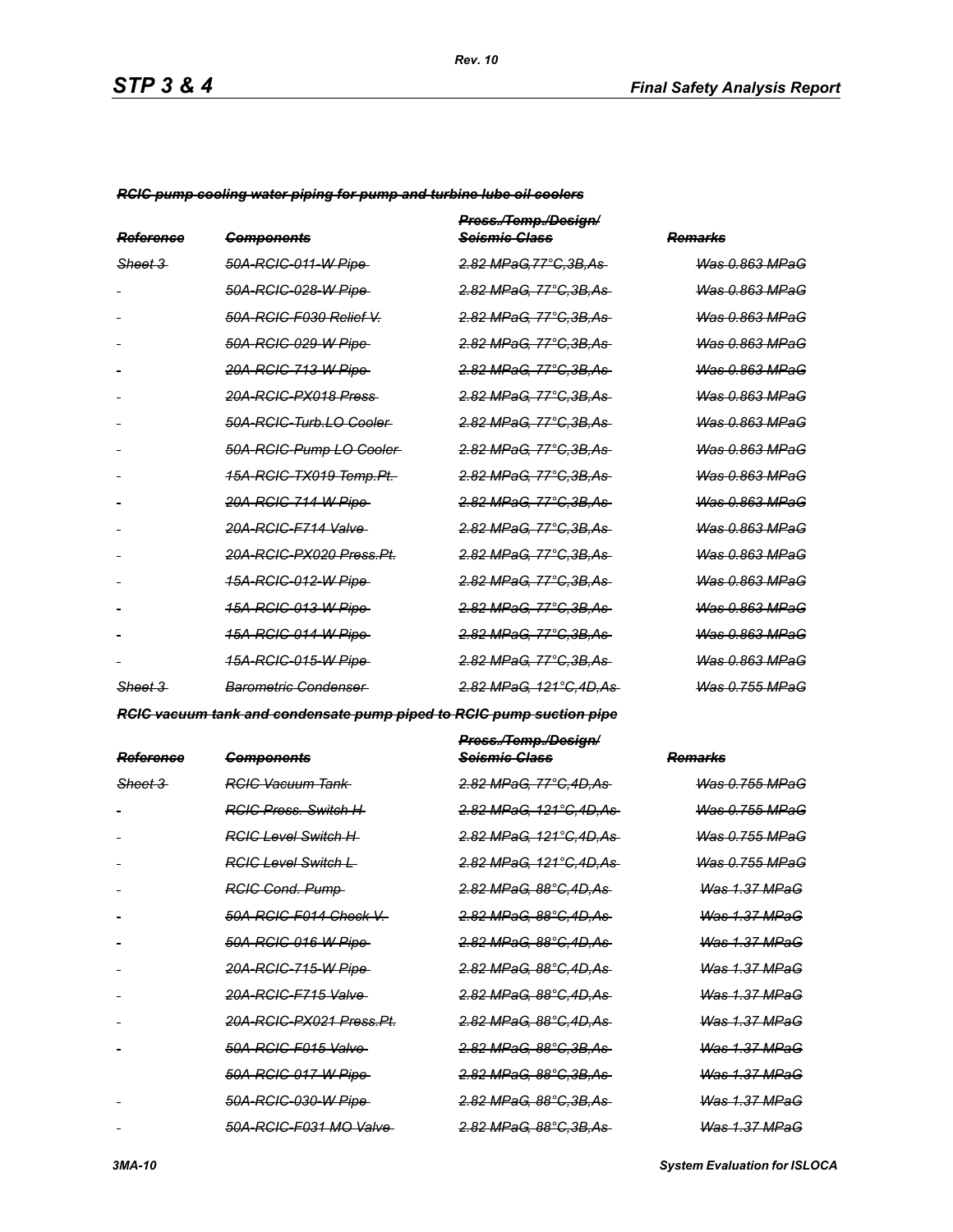| $\sim$ | 50A-RCIC-F032 AO Valve           | <del>2.82 MPaG, 88°C,3B,As-</del> | <b>Was 1.37 MPaG</b>     |
|--------|----------------------------------|-----------------------------------|--------------------------|
| $\sim$ | 20A-RCIC-032-W Pipe-             | <del>2.82 MPaG, 88°C,3B,As</del>  | <del>Was 1.37 MPaG</del> |
|        | <del>20A-RCIC-F034 T.Valve</del> | <del>2.82 MPaG, 88°C,3B,As-</del> | <del>Was 1.37 MPaG</del> |
| $\sim$ | *50A-RCIC-F016 Check-            | <del>2.82 MPaG, 77°C,3B,As</del>  | Was 1.37 MPaG            |

*\* 50A-RCIC-017 Pipe connects with RCIC pump suction 200A-RCIC-001-W Pipe on sheet 1 upgraded to 2.82 MPaG.*

### *Sheet 2: Valve gland leak off piping*

*Branch piping from RCIC steam supply isolation valves FO-035,inside primary containment and FO-036 outside primary containment to VGL Radwaste Treatment System.*

| Reference            | <b>Components</b>   | Press./Temp./Design/Seismie-<br>Class | <b>Domarke</b><br><del>numarn</del> a |
|----------------------|---------------------|---------------------------------------|---------------------------------------|
| <del>Sh 2.1-11</del> | 25A-RCIC-506-S Pipe | 8.62 MPaG, 302°C, 1A, As              | <b>Reactor Press</b>                  |
| $+7$                 | 25A-RCIC-507-S Pipe | 8.62 MPaG, 302°C, 1A, As              | <b>Reactor Press</b>                  |

**Sheet 2: Instrument piping from RCIC steam supply piping to PT-009, PI-010 and level switch LS-011.**

|                  |                     | Press./Temp./Design/     |                      |
|------------------|---------------------|--------------------------|----------------------|
| <b>Reference</b> | <b>Components</b>   | <b>Seismic Class</b>     | <b>Remarks</b>       |
| $Sh$ 2.H-6       | 20A-RCIC-716-S Pipe | 8.62 MPaG, 302°C, 3B, As | Reactor Press        |
|                  | 20A-RCIC-F716 Valve | 8.62 MPaG, 302°C, 3B, As | Reactor Press        |
|                  | 20A-RCIC-F717 Valve | 8.62 MPaG, 302°C, 3B, As | Reactor Press        |
| H-7              | 20A-RCIC-717-S Pipe | 8.62 MPaG, 302°C, 3B, As | <b>Reactor Press</b> |
| $G-5$            | 20A-RCIC-718-S Pipe | 8.62 MPaG, 302°C, 3B, As | Reactor Press        |
|                  | 20A-RCIC-F718 Valve | 8.62 MPaG, 302°C, 3B, As | Reactor Press        |
|                  | 20A-RCIC-F719 Valve | 8.62 MPaG, 302°C, 3B, As | Reactor Press        |
| $F-5$            | 20A-RCIC-719-S Pipe | 8.62 MPaG, 302°C, 3B, As | <b>Reactor Press</b> |
|                  | 20A-RCIC-F720 Valve | 8.62 MPaG, 302°C, 3B, As | <b>Reactor Press</b> |
|                  | 20A-RCIC-F721 Valve | 8.62 MPaG, 302°C, 3B, As | <b>Reactor Press</b> |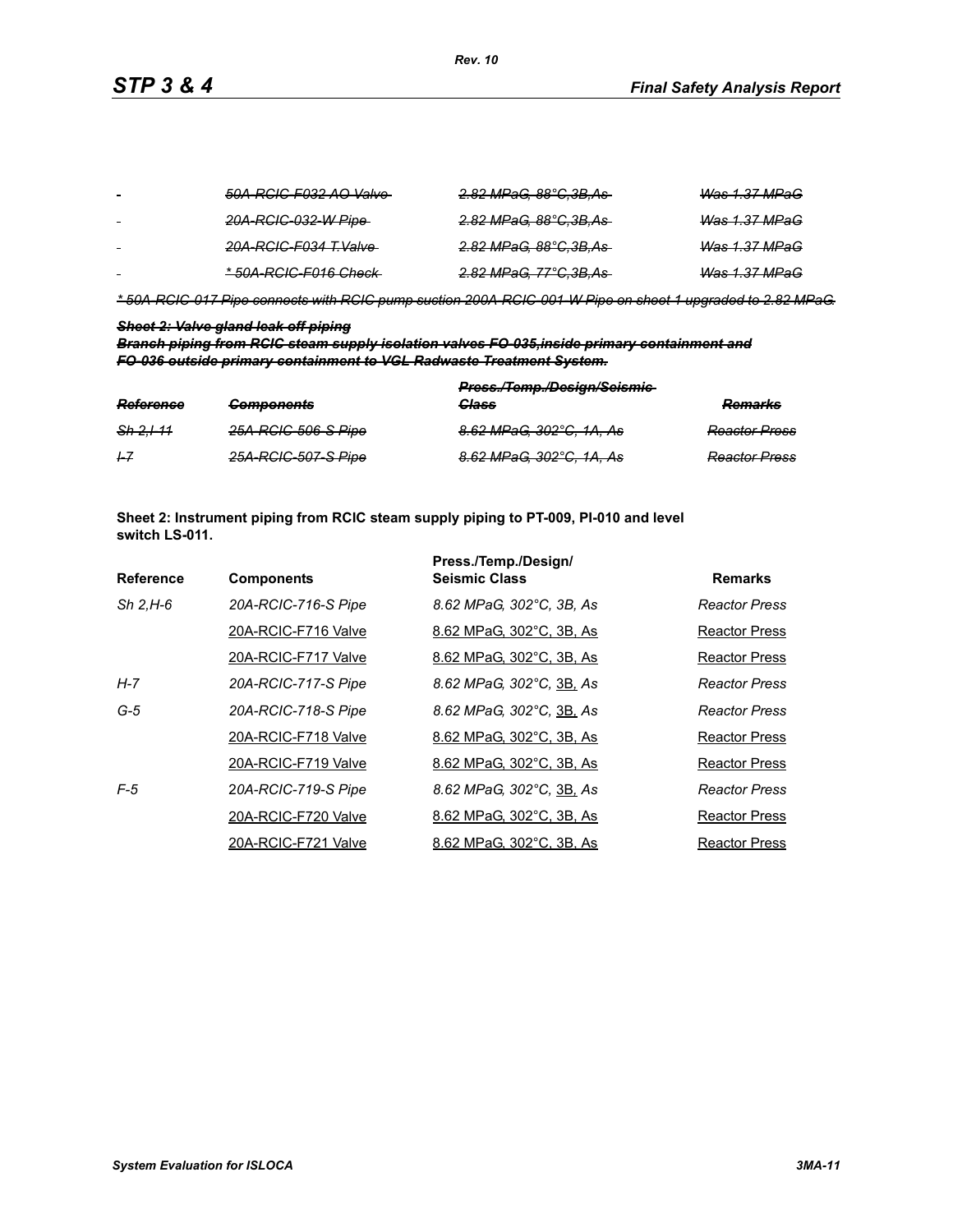# **3MA.5.3 Upgraded Components - CRD System**

STD DEP 3MA-1

**CRD pump suction piping Condensate, Feedwater and Condensate Air Extraction System or Condensate Storage Tank of the Makeup Water System (Condensate).**

| Reference | <b>Components</b>             | Press./Temp./Design/<br><b>Seismic Class</b>   | <b>Remarks</b>       |
|-----------|-------------------------------|------------------------------------------------|----------------------|
| Sheet 1   | 100A-CRD-001 Pipe-S           | 2.82 MPaG, 2066°C, 6D, C                       | Was 1.37 MPaG        |
|           | 150A-MUWC-F-103xxxValve<br>LO | 1.37 MPaG, 66°C, B4D,<br><del>(S1,S2)</del> As | No change            |
|           | 150A-CRD-002-S Pipe           | 2.82 MPaG, 2066°C, 6D, C                       | Was 1.37 MPaG        |
|           | 50A-MUWC- F103Valve           | 1.37 MPaG, 66°C, 64D, C                        | Lock Open            |
|           | 50A-MUWC-103 Pipe             | Static Hd, 66°C, 64D, C                        | No change            |
|           | 50A-CRD-033-S Pipe            | 2.82 MPaG, 20°C, 6D, C                         | Was 1.37 MPaG        |
|           | 50A-CRD-032-S Pipe            | 2.82 MPaG, 20°C, 6D, C                         | <b>Was 1.37 MPaG</b> |
|           | 100A-CRD-F001A Gate V         | 2.82 MPaG, 2066°C, 6D, C                       | Was 1.37 MPaG        |
|           | 100A-CRD-003-S Pipe           | 2.82 MPaG, 2066°C, 6D, C                       | Was 1.37 MPaG        |
| Reference | <b>Components</b>             | Press./Temp./Design/Seismic<br>Class           | <b>Remarks</b>       |
| Sheet 1   | CRD-D001A Filter              | 2.82 MPaG, 2066°C, 6D, C                       | Was 1.37 MPaG        |
|           | 20A-CRD-500-S Pipe            | 2.82 MPaG, 2066°C, 6D, C                       | Was 1.37 MPaG        |
|           | 20A-CRD-F500A Valve NC        | 2.82 MPaG, 2066°C, 6D, C                       | Was 1.37 MPaG        |
|           | 20A-CRD-501-S Pipe            | 2.82 MPaG, 2066°C, 6D, C                       | Was 1.37 MPaG        |
|           | 20A-CRD-F501A Globe V         | 2.82 MPaG, 2066°C, 6D, C                       | Was 1.37 MPaG        |
|           | 100A-CRD-004-S Pipe           | 2.82 MPaG, 2066°C, 6D, C                       | Was 1.37 MPaG        |
|           | 100A-CRD-F002A Gate V         | 2.82 MPaG, 2066°C, 6D, C                       | Was 1.37 MPaG        |
|           | 100A-CRD-F001B Gate V         | 2.82 MPaG, 2066°C, 6D, C                       | Was 1.37 MPaG        |
|           | 100A-CRD-005-S Pipe           | 2.82 MPaG, 2066°C, 6D, C                       | Was 1.37 MPaG        |
|           | CRD-D001B Filter              | 2.82 MPaG, 2066°C, 6D, C                       | Was 1.37 MPaG        |
|           | 20A-CRD-502-S-Pipe            | 2.82 MPaG, 2066°C, 6D, C                       | Was 1.37 MPaG        |
|           | 20A-CRD-F500B Globe V         | 2.82 MPaG, 2066°C, 6D, C                       | Was 1.37 MPaG        |
|           | 20A-CRD-503-S Pipe            | 2.82 MPaG, 2066°C, 6D, C                       | Was 1.37 MPaG        |
|           | 20A-CRD-F501B Globe V         | 2.82 MPaG, 2066°C, 6D, C                       | Was 1.37 MPaG        |
|           | 100A-CRD-006-S Pipe           | 2.82 MPaG, 2066°C, 6D, C                       | Was 1.37 MPaG        |
|           | 100A-CRD-F002B Gate V         | 2.82 MPaG, 2066°C, 6D, C                       | Was 1.37 MPaG        |
|           | 100A-CRD-007-S Pipe           | 2.82 MPaG, 2066°C, 6D, C                       | Was 1.37 MPaG        |
|           | 20A-CRD-700-S Pipe            | 2.82 MPaG, 2066°C, 6D, C                       | Was 1.37 MPaG        |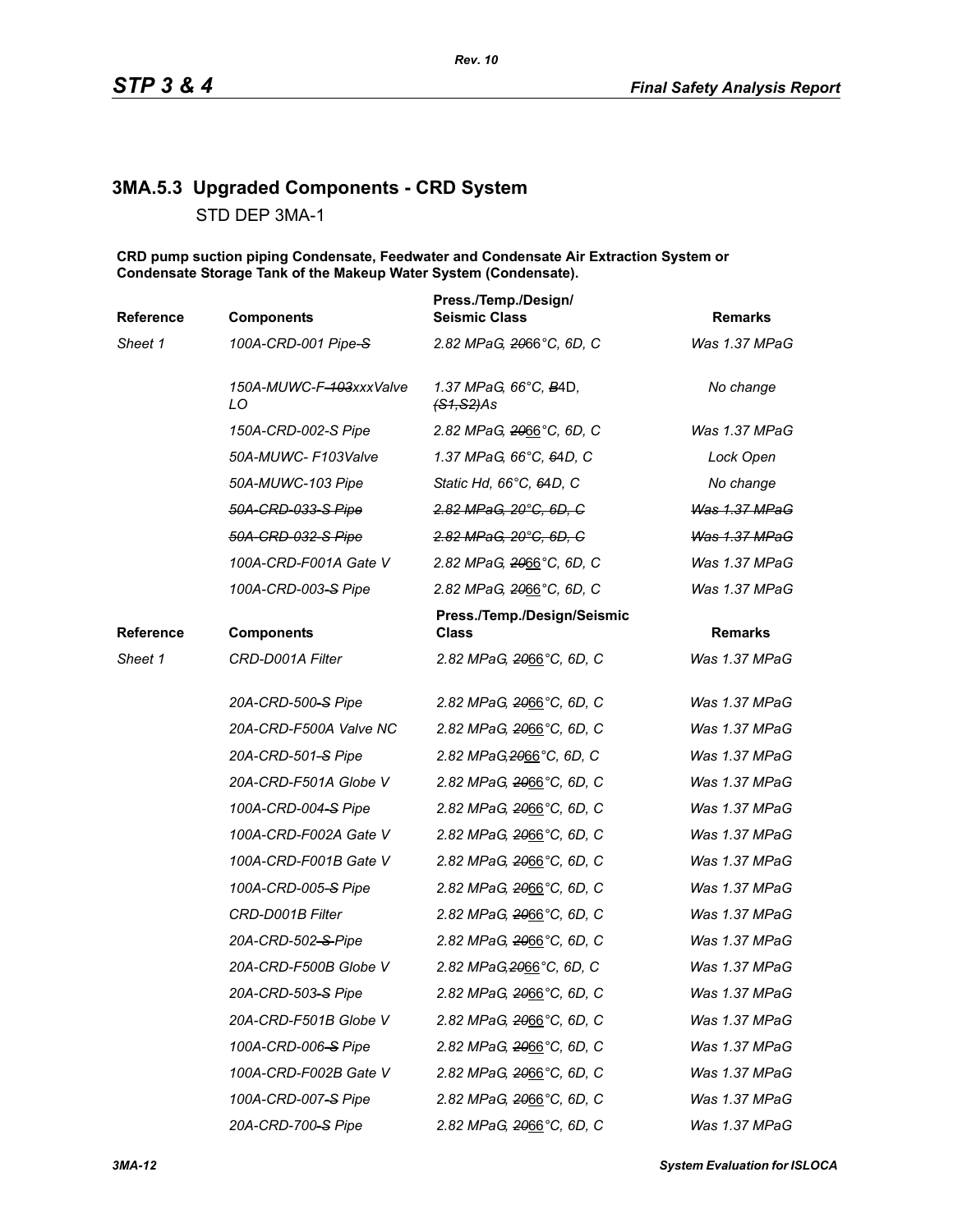#### **CRD pump suction piping Condensate, Feedwater and Condensate Air Extraction System or Condensate Storage Tank of the Makeup Water System (Condensate). (Continued)**

| Reference | <b>Components</b>     | Press./Temp./Design/<br><b>Seismic Class</b> | <b>Remarks</b> |
|-----------|-----------------------|----------------------------------------------|----------------|
| Sheet 1   | 20A-CRD-F700 Globe V  | 2.82 MPaG, 2066°C, 6D, C                     | Was 1.37 MPaG  |
|           | CRD-DPT001 Diff PT    | 2.82 MPaG, <del>20</del> 66°C, 6D, C         | Was 1.37 MPaG  |
|           | 20A-CRD-F701 Globe V  | 2.82 MPaG, 2066°C, 6D, C                     | Was 1.37 MPaG  |
|           | 20A-CRD-701-S Pipe    | 2.82 MPaG, <del>20</del> 66°C, 6D, C         | Was 1.37 MPaG  |
|           | 100A-CRD-F003A Gate V | 2.82 MPaG, 2066°C, 6D, C                     | Was 1.37 MPaG  |
|           | 100A-CRD-008-S Pipe   | 2.82 MPaG, 2066°C, 6D, C                     | Was 1.37 MPaG  |
|           | 25A-CRD-504-S Pipe    | 2.82 MPaG, 2066°C, 6D, C                     | Was 1.37 MPaG  |
|           | 25A-CRD-F004A Safe.RV | 2.82 MPaG, 2066°C, 6D, C                     | Was 1.37 MPaG  |
|           | 20A-CRD-702-S Pipe    | 2.82 MPaG, 2066°C, 6D, C                     | Was 1.37 MPaG  |
|           | 20A-CRD-F702A Globe V | 2.82 MPaG, 2066°C, 6D, C                     | Was 1.37 MPaG  |
|           | CRD-PI002A Press I    | 2.82 MPaG, 2066°C, 6D, C                     | Was 1.37 MPaG  |
|           | CRD-PT003A Press T    | 2.82 MPaG, 2066°C, 6D, C                     | Was 1.37 MPaG  |
|           | CRD-C001A Pump        | 3.4318.63 MPaG, 66°C, 6D, C                  | No change      |
|           | * A-CRD-F502A Globe V | 2.82 MPaG, <del>20</del> 66°C, 6D, C         | Was 1.37 MPaG  |
|           | * A-CRD-505–S Pipe    | 2.82 MPaG, 2066°C, 6D, C                     | Was 1.37 MPaG  |
|           | * A-CRD-F503A Globe V | 2.82 MPaG, 2066°C, 6D, C                     | Was 1.37 MPaG  |
|           | * A-CRD-F504A Globe V | 2.82 MPaG, 2066°C, 6D, C                     | Was 1.37 MPaG  |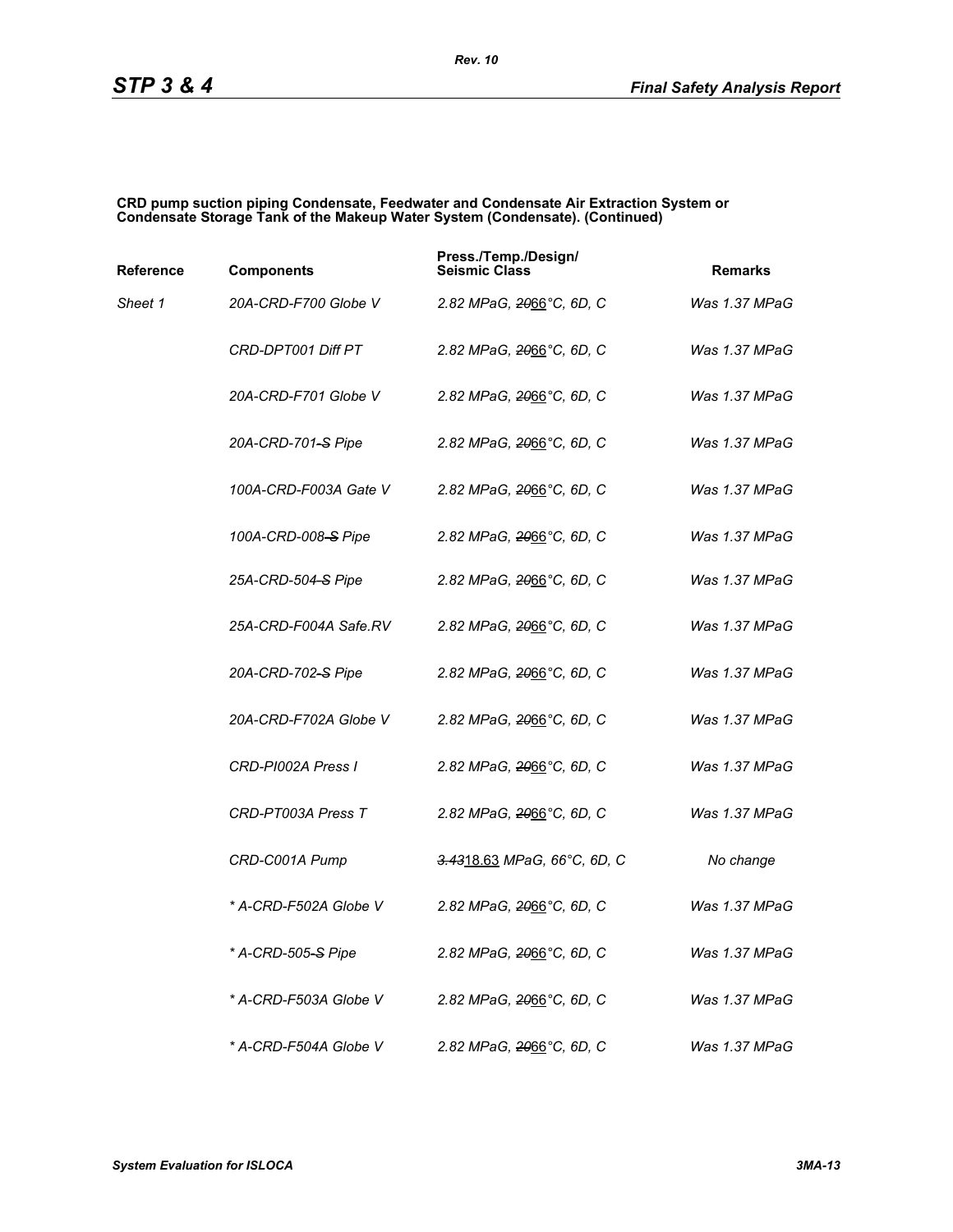#### **CRD pump suction piping Condensate, Feedwater and Condensate Air Extraction System or Condensate Storage Tank of the Makeup Water System (Condensate). (Continued)**

| Reference | <b>Components</b>              | Press./Temp./Design/<br><b>Seismic Class</b> | <b>Remarks</b> |
|-----------|--------------------------------|----------------------------------------------|----------------|
| Sheet 1   | * A-CRD-506-S Pipe             | 2.82 MPaG, <del>20</del> 66°C, 6D, C         | Was 1.37 MPaG  |
|           | * A-CRD-507 <del>-S</del> Pipe | 2.82 MPaG, 2066°C, 6D, C                     | Was 1.37 MPaG  |
|           | * A-CRD-F505A Globe V          | 2.82 MPaG, 2066°C, 6D, C                     | Was 1.37 MPaG  |
|           | * A-CRD-F506A Globe V          | 2.82 MPaG, 2066°C, 6D, C                     | Was 1.37 MPaG  |
|           | 100A-CRD-F003B Gate V          | 2.82 MPaG, 2066°C, 6D, C                     | Was 1.37 MPaG  |
|           | 100A-CRD-010-S Pipe            | 2.82 MPaG, <del>20</del> 66°C, 6D, C         | Was 1.37 MPaG  |
|           | 25A-CRD-508–S Pipe             | 2.82 MPaG, 2066°C, 6D, C                     | Was 1.37 MPaG  |
|           | 25A-CRD-F004B Safe.RV          | 2.82 MPaG, 2066°C, 6D, C                     | Was 1.37 MPaG  |
|           | 20A-CRD-703-S Pipe             | 2.82 MPaG, <del>20</del> 66°C, 6D, C         | Was 1.37 MPaG  |
|           | 20A-CRD-F702B Globe V          | 2.82 MPaG, <del>20</del> 66°C, 6D, C         | Was 1.37 MPaG  |
|           | CRD-PI002B Press I             | 2.82 MPaG, 2066°C, 6D, C                     | Was 1.37 MPaG  |
|           | CRD-PT003B Press T             | 2.82 MPaG, 2066°C, 6D, C                     | Was 1.37 MPaG  |
|           | CRD-C001B Pump                 | 3.4318.63 MPaG, 66°C, 6D, C                  | No change      |
|           | * A-CRD-509-S Pipe             | 2.82 MPaG, 2066°C, 6D, C                     | Was 1.37 MPaG  |
|           | * A-CRD-F502B Globe V          | 2.82 MPaG, 2066°C, 6D, C                     | Was 1.37 MPaG  |
|           | * A-CRD-F503B Globe V          | 2.82 MPaG, 2066°C, 6D, C                     | Was 1.37 MPaG  |
|           | * A-CRD-510 <del>-S</del> Pipe | 2.82 MPaG, 2066°C, 6D, C                     | Was 1.37 MPaG  |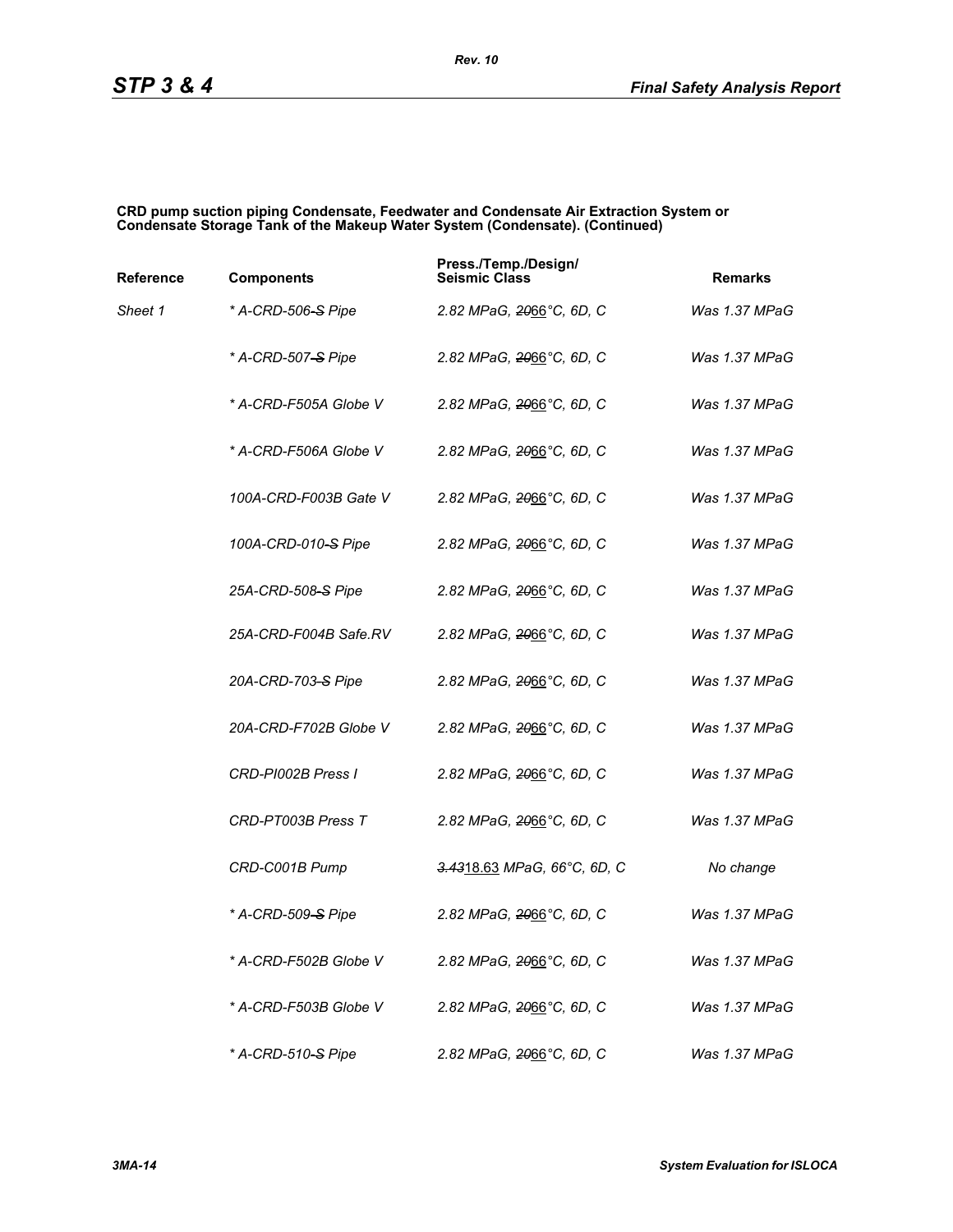#### **CRD pump suction piping Condensate, Feedwater and Condensate Air Extraction System or Condensate Storage Tank of the Makeup Water System (Condensate). (Continued)**

| <b>Reference</b> | <b>Components</b>     | Press./Temp./Design/<br><b>Seismic Class</b> | <b>Remarks</b>  |
|------------------|-----------------------|----------------------------------------------|-----------------|
| Sheet1           | * A-CRD-F504B Globe V | 2.82 MPaG, 2066°C, 6D, C                     | Was $1.37$ MPaG |
|                  | * A-CRD-F505B Globe V | 2.82 MPaG, 2066°C, 6D, C                     | Was 1.37 MPaG   |
|                  | * A-CRD-511–S Pipe    | 2.82 MPaG, 2066°C, 6D, C                     | Was 1.37 MPaG   |
|                  | * A-CRD-F506B Globe V | 2.82 MPaG, 2066°C, 6D, C                     | Was $1.37$ MPaG |
| Sheet 3          | 25A-CRD-075 Pipe      | 2.82 MPaG, 66°C, 6D, C                       | Was 1.37 MPaG   |
|                  | 25A-CRD-076 Pipe      | 2.82 MPaG, 66°C, 6D, C                       | Was 1.37 MPaG   |
|                  | 25A-CRD-077 Pipe      | 2.82 MPaG, 66°C, 6D, C                       | Was 1.37 MPaG   |
|                  | 25A-CRD-F062A Valve   | 2.82 MPaG, 66°C, 6D, C                       | Was 1.37 MPaG   |
|                  | 25A-CRD-F062B Valve   | 2.82 MPaG, 66°C, 6D, C                       | Was 1.37 MPaG   |

### **CRD interface from pump discharge to the MUWC System condensate storage tank**

| <b>Reference</b> | <b>Components</b>      | Press./Temp./Design/<br><b>Seismic Class</b> | <b>Remarks</b> |
|------------------|------------------------|----------------------------------------------|----------------|
|                  | 50A-CRD-034-S Pipe     | 18.63 MPaG, 66°C, 6D, C                      | No change      |
|                  | 5020A-CRD-035-S Pipe   | 18.63 MPaG, 66°C, 6D, C                      | No change      |
|                  | 5020A-CRD-F023 Globe V | 18.63 MPaG, 66°C, 6D, C                      | No change      |
|                  | 50A-MUWC-xxx-SPipe     | 1.37 MPaG, 66°C, 6D, C                       | No change      |

#### **CRD interface from pump discharge to the RRS System**

| <b>Reference</b> | <b>Components</b>    | Press./Temp./Design/<br><b>Seismic Class</b> | <b>Remarks</b> |
|------------------|----------------------|----------------------------------------------|----------------|
|                  | 20A-CRD-036-S Pipe   | 18.63 MPaG, 66°C, 4 <del>C</del> 6D, BC      | No change      |
|                  | 20A-CRD-F024 Globe V | 18.63 MPaG, 66°C, 4 <del>C</del> 6D, BC      | No change      |
|                  | 20A-CRD-F025 Globe V | 18.63 MPaG, 66°C, 4 <del>C</del> 6D, BC      | No change      |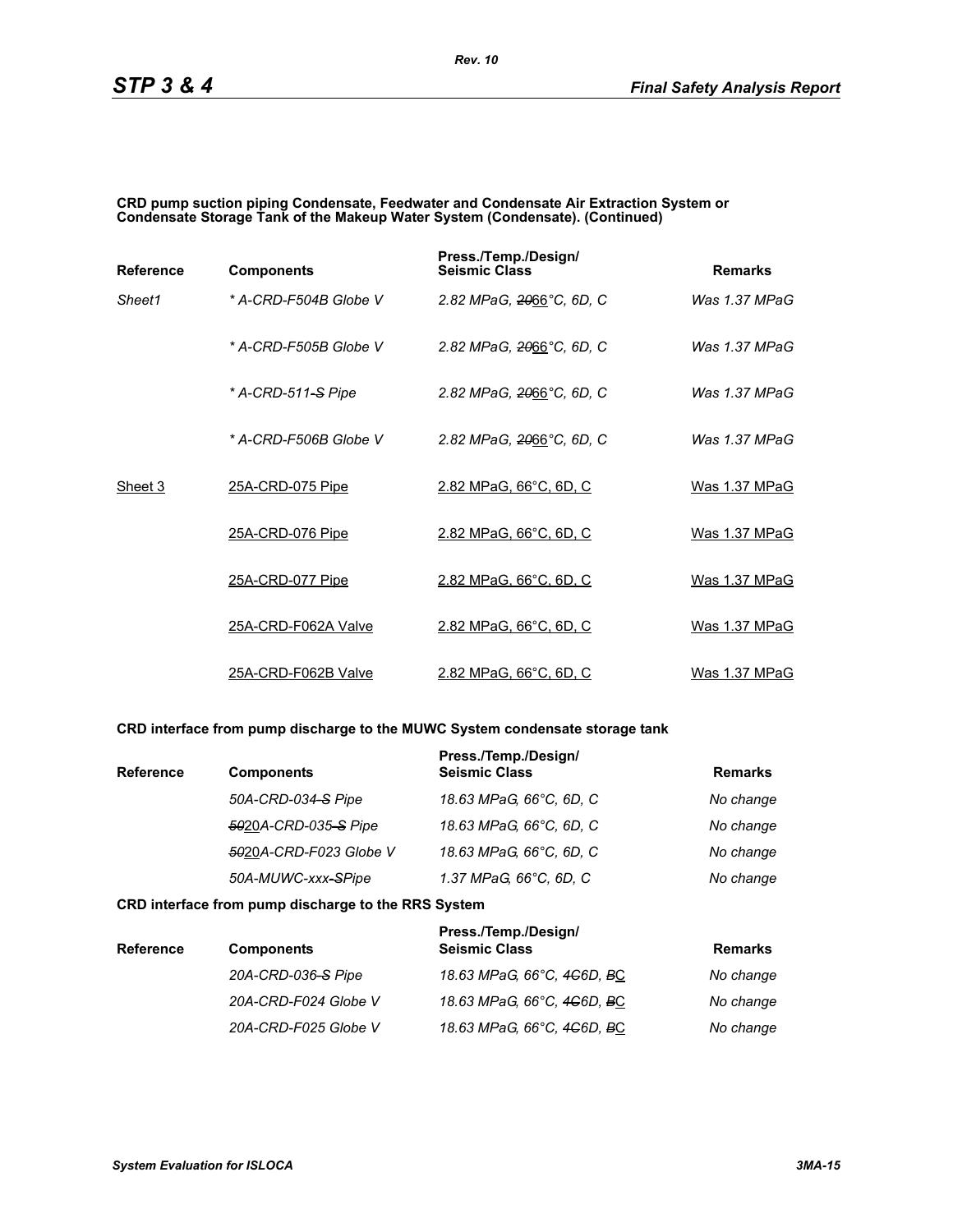**CRD interface from pump discharge to the CUW System**

| <b>Reference</b> | <b>Components</b>    | Press./Temp./Design/<br><b>Seismic Class</b>        | Remarks   |
|------------------|----------------------|-----------------------------------------------------|-----------|
|                  | 20A-CRD-037-S Pipe   | 18.63 MPaG, 66°C, 4 <del>C</del> 6D, <del>B</del> C | No change |
|                  | 20A-CRD-F026 Globe V | 18.63 MPaG, 66°C, 4 <del>C</del> 6D, <del>B</del> C | No change |
|                  | 20A-CRD-F027 Globe V | 18.63 MPaG, 66°C, 4 <del>C</del> 6D, BC             | No change |

# **3MA.6.3 Upgraded Components - SLC System** STD DEP 3MA-1

**SLC Injection Pump A suction piping from the SLC storage tank.**

| <b>Reference</b> | <b>Components</b>       | Press./Temp./Design/<br><b>Seismic Class</b> | <b>Remarks</b> |
|------------------|-------------------------|----------------------------------------------|----------------|
|                  | SLC-C001A Pump          | 10.79 MPaG, 66°C, 23B, A                     | No change      |
|                  | SLC-F003A Relief V.     | 10.79 MPaG, 66°C, 23B, A                     | No change      |
|                  | 50A-SLC Pipe            | 2.82 MPaG, 66°C, 23B, A                      | Was 1.37 MPaG  |
|                  | 100A-SLC-F002A Valve LO | 2.82 MPaG, 66°C, 23B, A                      | Was 1.37 MPaG  |
|                  | 100A-SLC-SS Pipe        | 2.82 MPaG, 66°C, 23B, A                      | Was 1.37 MPaG  |
|                  | 100A-SLC-F001A Valve MO | 2.82 MPaG, 66°C, 23B, A                      | Was 1.37 MPaG  |
|                  | * SLC-A001 Storage Tk.  | Static Hd., 66°C, 23B, A                     | No Change      |

**SLC Injection Pump B suction piping from the SLC storage tank.**

| <b>Reference</b> | <b>Components</b>       | Press./Temp./Design/<br><b>Seismic Class</b> | <b>Remarks</b> |
|------------------|-------------------------|----------------------------------------------|----------------|
|                  | SLC-C001B Pump          | 10.79 MPaG, 66°C, 23B, A                     | No change      |
|                  | SLC-F003B Relief V.     | 10.79 MPaG, 66°C, 23B, A                     | No change      |
|                  | 50A-SLC SS Pipe         | 2.82 MPaG, 66°C, 23B, A                      | Was 1.37 MPaG  |
|                  | 100A-SLC-F002B Valve LO | 2.82 MPaG, 66°C, 23B, A                      | Was 1.37 MPaG  |
|                  | 100A-SLC-SS Pipe        | 2.82 MPaG, 66°C, 23B, A                      | Was 1.37 MPaG  |
|                  | 20A-SLC-SS Pipe         | 2.82 MPaG, 66°C, 23B, A                      | Was 1.37 MPaG  |
|                  | 20A-SLC-F500 Valve      | 2.82 MPaG, 66°C, 23B, A                      | Was 1.37 MPaG  |
|                  | 100A-SLC-F001B Valve MO | 2.82 MPaG, 66°C, 23B, A                      | Was 1.37 MPaG  |
|                  | * SLC-A001 Storage Tk.  | Static Hd., 66°C, 23B, A                     | No Change      |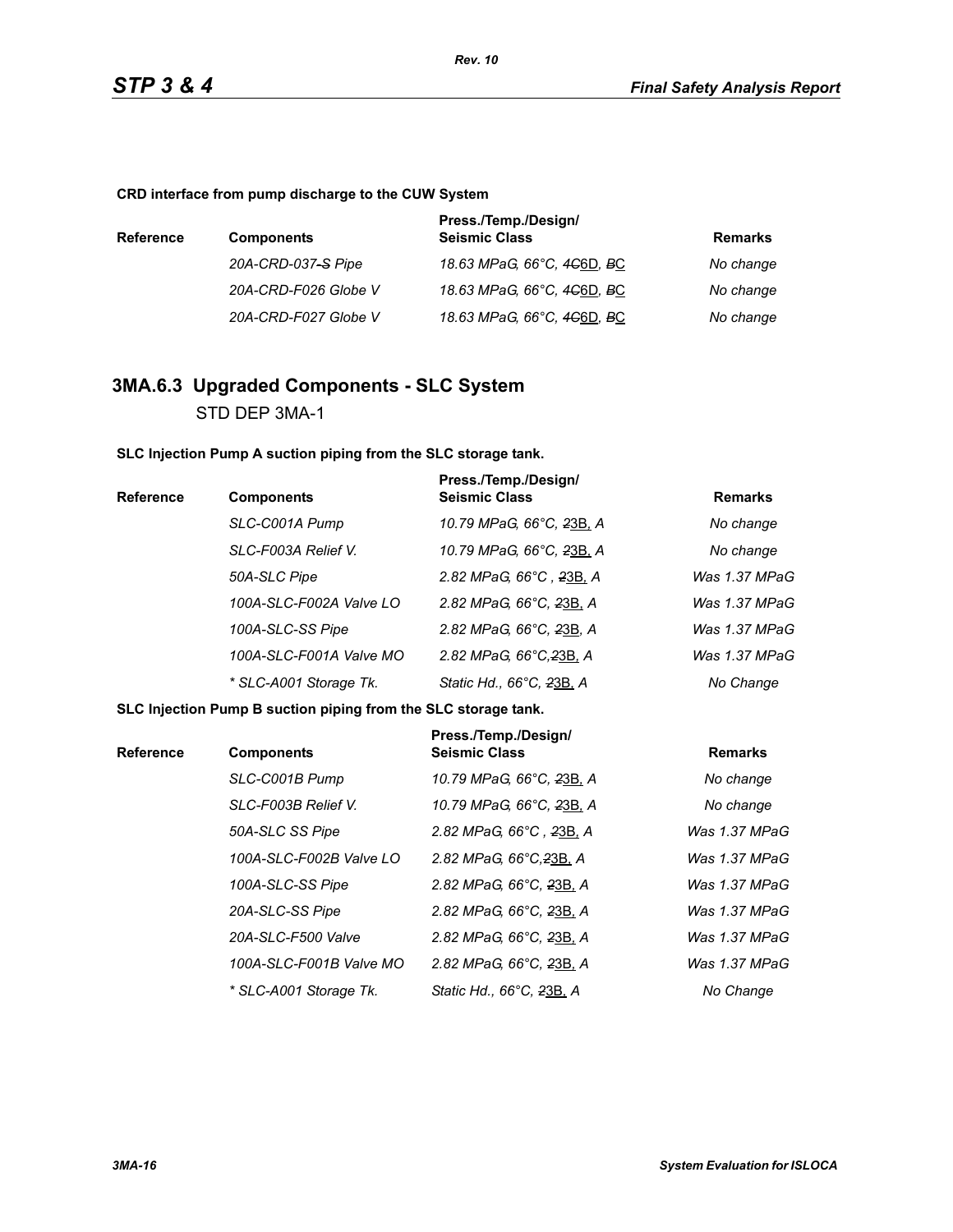#### **SLC test tank piping.**

|                  |                          | Press./Temp./Design/                                            |                 |
|------------------|--------------------------|-----------------------------------------------------------------|-----------------|
| <b>Reference</b> | <b>Components</b>        | <b>Seismic Class</b>                                            | <b>Remarks</b>  |
|                  | ** 40A-SLC-F011 Valve LC | 10.79 MPaG, 66°C, 23B, A                                        | Was ATP         |
|                  | 40A-SLC-SS Pipe          | <del>.10.79</del> 2.82 <i>MPaG, 66°C, <del>2</del>3B</i><br>AC. | Was 1.37 MPaG   |
|                  | SLC-A002 Test Tank       | 2.82 MPaG, 66°C, 23B, AC                                        | Was STH         |
|                  | 100A-SLC-SS Pipe         | 2.82 MPaG, 66°C, 23B, AC                                        | Was 1.37 MPaG   |
|                  | 100A-SLC-F012 Valve LC   | 2.82 MPaG, 66°C, 23B, A                                         | Was 1.37 MPaG   |
|                  | 25A-SLC-SS Pipe          | 2.82 MPaG, 66°C, 23B, AC                                        | Was 1.37 MPaG   |
|                  | SLC-F026 Relief V.       | 2.82 MPaG, 66°C, 23B, A                                         | Was $1.37$ MPaG |
|                  | 20A-SLC-SS Pipe          | 2.82 MPaG, 66°C, 23B, A                                         | Was 1.37 MPaG   |
|                  | 100A-SLC-SS Pipe         | 2.82 MPaG, 66°C, 23B, A                                         | Was $1.37$ MPaG |
|                  |                          |                                                                 |                 |

**SLC interface with MUWP for makeup and pressurization of suction piping from tank. (Pressure higher than static head of SLC storage tank.)**

| <b>Reference</b> | <b>Components</b>     | Press./Temp./Design/<br><b>Seismic Class</b> | <b>Remarks</b> |
|------------------|-----------------------|----------------------------------------------|----------------|
|                  | 80A-SLC-SS Pipe       | 2.821.37 MPaG, 66°C, 23B, C                  | Was 1.37 MPaG  |
|                  | SLC-F013 Check V.     | 2.82 MPaG, 66°C, 23B, C                      | Was 1.37 MPaG  |
|                  | 80A-SLC-SS Pipe       | 2.82 MPaG, 66°C, 23B, C                      | Was 1.37 MPaG  |
|                  | 80A-SLC-F014 Valve LC | 2.82 MPaG, 66°C, 23B, A                      | Was 1.37 MPaG  |
|                  | 80A-SLC-SS Pipe       | 2.82 MPaG, 66°C, 23B, C                      | Was 1.37 MPaG  |
|                  | 20A-SLC-SS Pipe       | 2.82 MPaG, 66°C, 23B, C                      | Was 1.37 MPaG  |
|                  | 20A-SLC-F020 Valve LO | 2.82 MPaG, 66°C, 23B, A                      | Was 1.37 MPaG  |
|                  | 20A-SLC-D002 RO       | 2.82 MPaG, 66°C, 23B, A                      | Was 1.37 MPaG  |
|                  | 20A-SLC-SS Pipe       | 2.82 MPaG, 66°C, 23B, C                      | Was 1.37 MPaG  |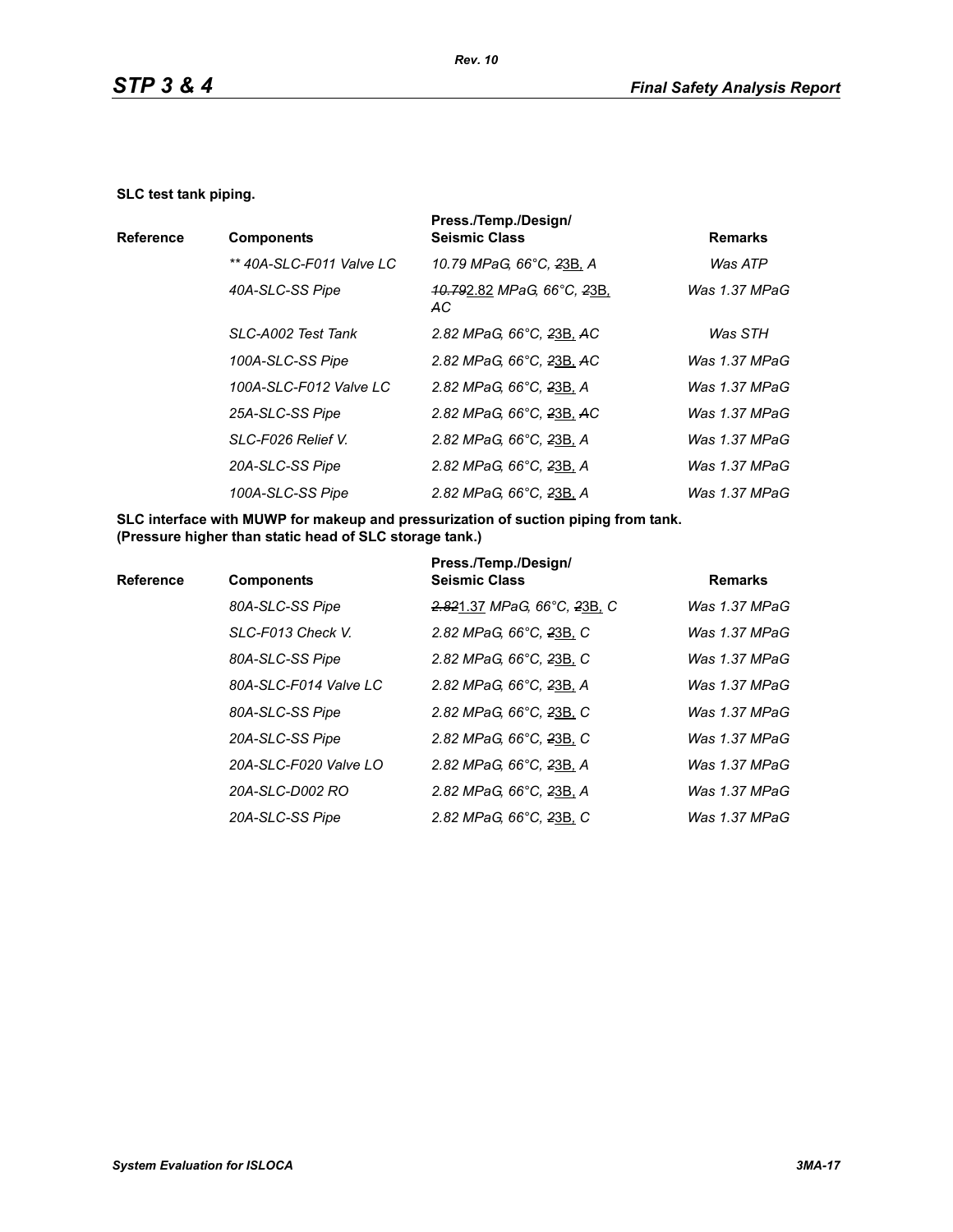*Rev. 10*

**SLC storage tank interface with MUWP for purified makeup water.**

| <b>Reference</b> | <b>Components</b>     | Press./Temp./Design/<br><b>Seismic Class</b> | <b>Remarks</b> |
|------------------|-----------------------|----------------------------------------------|----------------|
|                  | 80A-SLC-SS Pipe       | 2.821.37MPaG, 66°C, 23B, C                   | Was 1.37 MPaG  |
|                  | SLC-F013 Check V.     | 2.82 MPaG, 66°C, 23B, C                      | Was 1.37 MPaG  |
|                  | 80A-SLC-SS Pipe       | 2.82 MPaG, 66°C, 23B, C                      | Was 1.37 MPaG  |
| <b>Reference</b> | <b>Components</b>     | Press./Temp./Design/<br><b>Seismic Class</b> | <b>Remarks</b> |
|                  | 25A-SLC-SS Pipe       | 2.82 MPaG, 66°C, 23B, C                      | Was 1.37 MPaG  |
|                  | 25A-SLC-F015 Valve LC | 2.82 MPaG, 66°C, 23B, AC                     | Was 1.37 MPaG  |
|                  | 20A-SLC-SS Pipe       | 2.82 MPaG, 66°C, 2B4D, C                     | Was 1.37 MPaG  |
|                  | 20A-SLC-F505 Valve NO | 2.82 MPaG, 66°C, 2B4D, AC                    | Was 1.37 MPaG  |
|                  | 25A-SLC-SS Pipe       | 2.82 MPaG, 66°C, 2B4D, C                     | Was 1.37 MPaG  |
|                  | 25A-SLC-F023 Valve LC | 2.82 MPaG, 66°C, 2B4D, AC                    | Was 1.37 MPaG  |
|                  | 25A-SLC-SS Pipe       | <del>2.82</del> 0.863 MPaG, 66°C, 2B4D,<br>С | No Change      |
|                  | *SLC-A001 Storage TK. | Static Head, 66°C, 23B, A                    | No Change      |

# **3MA.7.3 Upgraded Component - CUW System** STD DEP 3MA-1

#### **CUW system interface with Radwaste System**

| <b>Reference</b> | <b>Components</b>     | Press./Temp./Design/<br><b>Seismic Class</b> | Remarks        |
|------------------|-----------------------|----------------------------------------------|----------------|
|                  | xxA-CUW-xxx Pipe(Sam) | 2.82 MPaG, 66°C, 6D, C                       | Was 0.981 MPaG |
|                  | xxA-CUW-xxx Pipe(RV)  | 2.82 MPaG, 66°C, 6D, C                       | Was 0.981 MPaG |

### **3MA.8.1 Upgrade Description**

STD DEP T1 2.4-1

*This new line has the gate valve locked open with the check valve's flow direction into the skimmer surge tank and provides an open path into the skimmer surge tank from valves* RHR F016A, *RHR-F016B and RHR-F016C.*

And to the last sentence of the second paragraph.

*All the piping between the FPC valves, FPC-F029, FPC- F031, and FPC-F106 and the RHR valves,* RHR-F016A, *RHR-F016B and RHR-F016C, were upgraded to the URS design pressure of 2.82 MPaG.*

The following information is added to the last sentence of the third paragraph.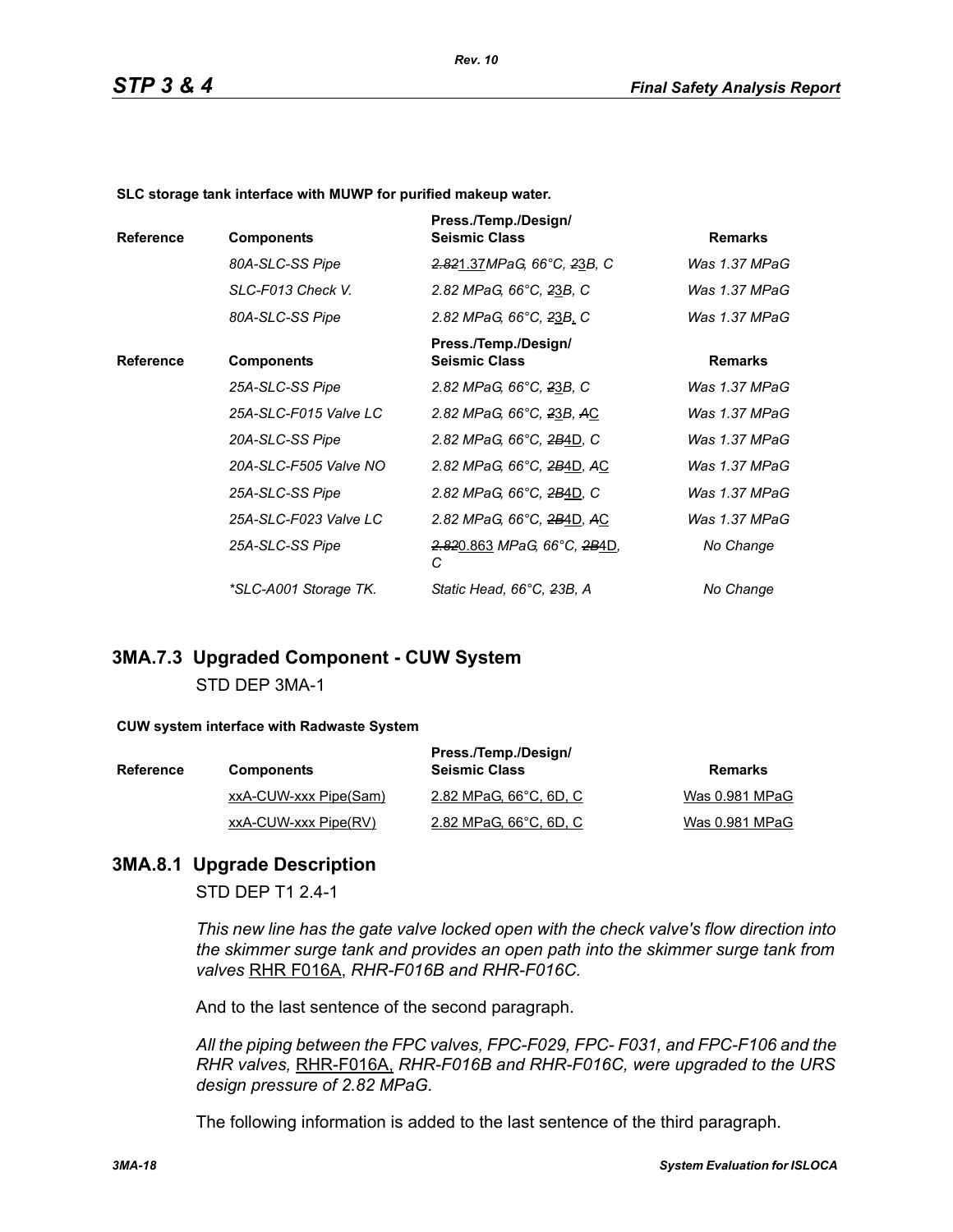*Valves FPC-F093 and FPC-F017 are always locked open and provide an open path from the RHR valves,* RHR-F015A, *RHR-F015B and RHR-F015C, to the spent fuel storage pool and cask pit.*

# **3MA.8.3 Upgraded Components - FPC System**

STD DEP T1 2.4-1

STD DEP 3MA-1

| Reference | <b>Components</b>           | Press./Temp./Design/<br><b>Seismic Class</b> | Remarks   |
|-----------|-----------------------------|----------------------------------------------|-----------|
|           | 250A300A-RHR-F015A Valve MO | 3.43 MPaG, 182°C,3B,As                       | No Change |
|           | 250A300A-FPC-SS Pipe        | 1.57 MPaG, $66^{\circ}$ C, 4C, A(S2)         | No Change |

The following information is added to the **FPC System interface with makeup from RHR System or SPCU System** grouping.

| <b>Reference</b> | <b>Components</b>       | Press./Temp./Design/<br><b>Seismic Class</b> | Remarks   |
|------------------|-------------------------|----------------------------------------------|-----------|
|                  | 300A-RHR-F016A Valve MO | 2.82 MPaG, 182°C, 3B, As                     | No Change |
|                  | 300A-FPC-SS Pipe        | 2.82 MPaG, 66°C, 4C, B(S1, S2)               | No Change |

- *\* FPC Valve F029 is open only for fuel pool cooling mode B (maximum heat load operation with RHR System*  $\underline{A}$ *, B or C operating in parallel with FPC System).*
- *\*\* FPC Valve F031 is open only for fuel pool cooling mode B (refueling when Dryer/Separator Pool is drained and pumped to Radwaste LCW collector tank by RHR System* A, *B or C).*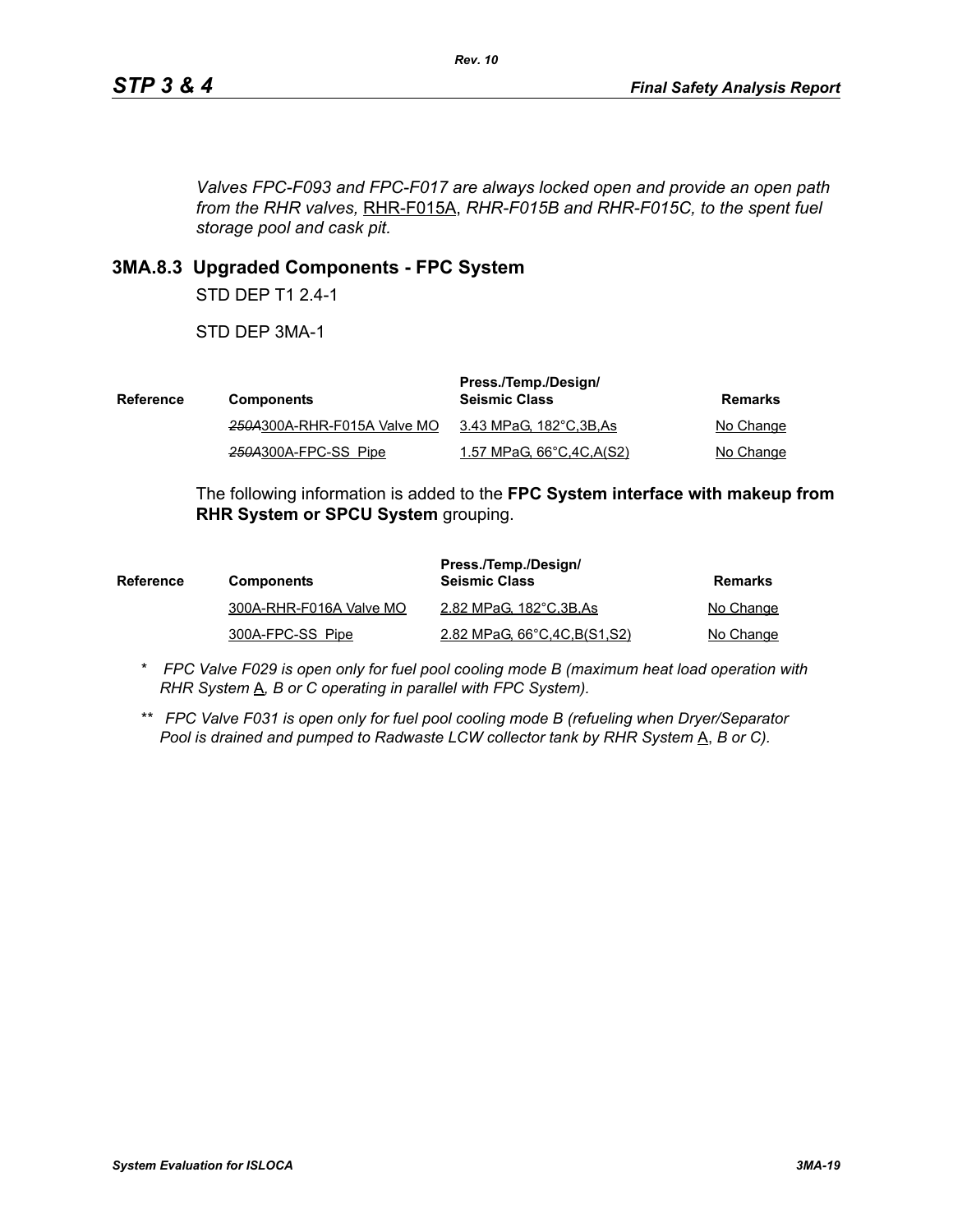**FPC System interface with makeup from RHR System or SPCU System.**

|           |                            | Press./Temp./Design/                         |                |
|-----------|----------------------------|----------------------------------------------|----------------|
| Reference | <b>Components</b>          | <b>Seismic Class</b>                         | <b>Remarks</b> |
|           | 250300A-RHR-F015C Valve MO | 3.43 MPaG, 182°C, 3B, As                     | No change      |
|           | 250300A-FPC-SS Pipe        | 1.57 MPaG, 66°C, <del>3B,</del> 4C, A(S2)    | No change      |
|           | 250300A-RHR-F015B Valve MO | 3.43 MPaG, 182°C, 3B, As                     | No change      |
|           | 250A-FPC-F022 Valve LOLC   | 1.57 MPaG, 66°C, 4C, A(S2)                   | No change      |
|           | 250A-FPC-SS Pipe           | 1.57 MPaG, 66°C, 4C,<br><u>A(S2)B(S1,S2)</u> | No change      |
|           | 250A-FPC-F023 Check Valve  | 1.57 MPaG, 66°C, 4C,<br><u>A(S2)B(S1,S2)</u> | No change      |
|           | 250A-FPC-SS Pipe           | 1.57 MPaG, 66°C, 4C,<br><u>A(S2)B(S1,S2)</u> | No change      |
|           | 20A-FPC-F097 Valve         | <u>1.57 MPaG, 66°C, 4C, A(S2)</u>            | No change      |
|           | 20A-FPC-xxx SS Pipe        | <u>1.57 MPaG, 66°C, 4C, A(S2)</u>            | No change      |
|           | 80A-FPC-F096 Valve         | 1.57 MPaG, 66°C, 4C, A(S2)                   | No change      |

# **3MA.10.3 Upgraded Component - RRS System**

STD DEP 3MA-1

**RRS interface with MUWP System for Reactor Internal Pump (RIP) casing makeup water.**

|           |                                  | Press./Temp./Design/     |                |
|-----------|----------------------------------|--------------------------|----------------|
| Reference | <b>Components</b>                | <b>Seismic Class</b>     | <b>Remarks</b> |
|           | xxA-MUWP-xxx Pipe                | 2.82 MPaG, 66°C, 6D,C    | Was 1.37 MPaG  |
|           | xxA-MUWP-Fxxx Valve              | 2.82 MPaG, 66°C, 6D,C    | Was 1.37 MPaG  |
|           | 15A-MUWP-188 Pipe                | 2.82 MPaG, 66°C, 6D,C    | Was 1.37 MPaG  |
|           | 15A-MUWP-F145 Valve              | 2.82 MPaG, 66°C, 6D,C    | Was 1.37 MPaG  |
|           | 50A-MUWP-186 Pipe                | 2.82 MPaG, 66°C, 6D,C    | Was 1.37 MPaG  |
|           | 50A-MUWP-F143 Valve              | 2.82 MPaG, 66°C, 6D,C    | Was 1.37 MPaG  |
|           | 50A-MUWP-187 Pipe                | 2.82 MPaG, 66°C, 6D,C    | Was 1.37 MPaG  |
|           | 50A-MUWP-F144 Valve              | 2.82 MPaG, 66°C, 6D,C    | Was 1.37 MPaG  |
|           | xxA-MUWP-xxx Pipe                | 2.82 MPaG, 171°C, 3B, As | Was 1.37 MPaG  |
|           | xxA-MUWP-Fxxx Valve              | 2.82 MPaG, 171°C, 3B, As | Was 1.37 MPaG  |
|           | 150A-RRSMUWP-Fxxx Check<br>Valve | 1.37 MPaG, 66°C, 6D, C   | No change      |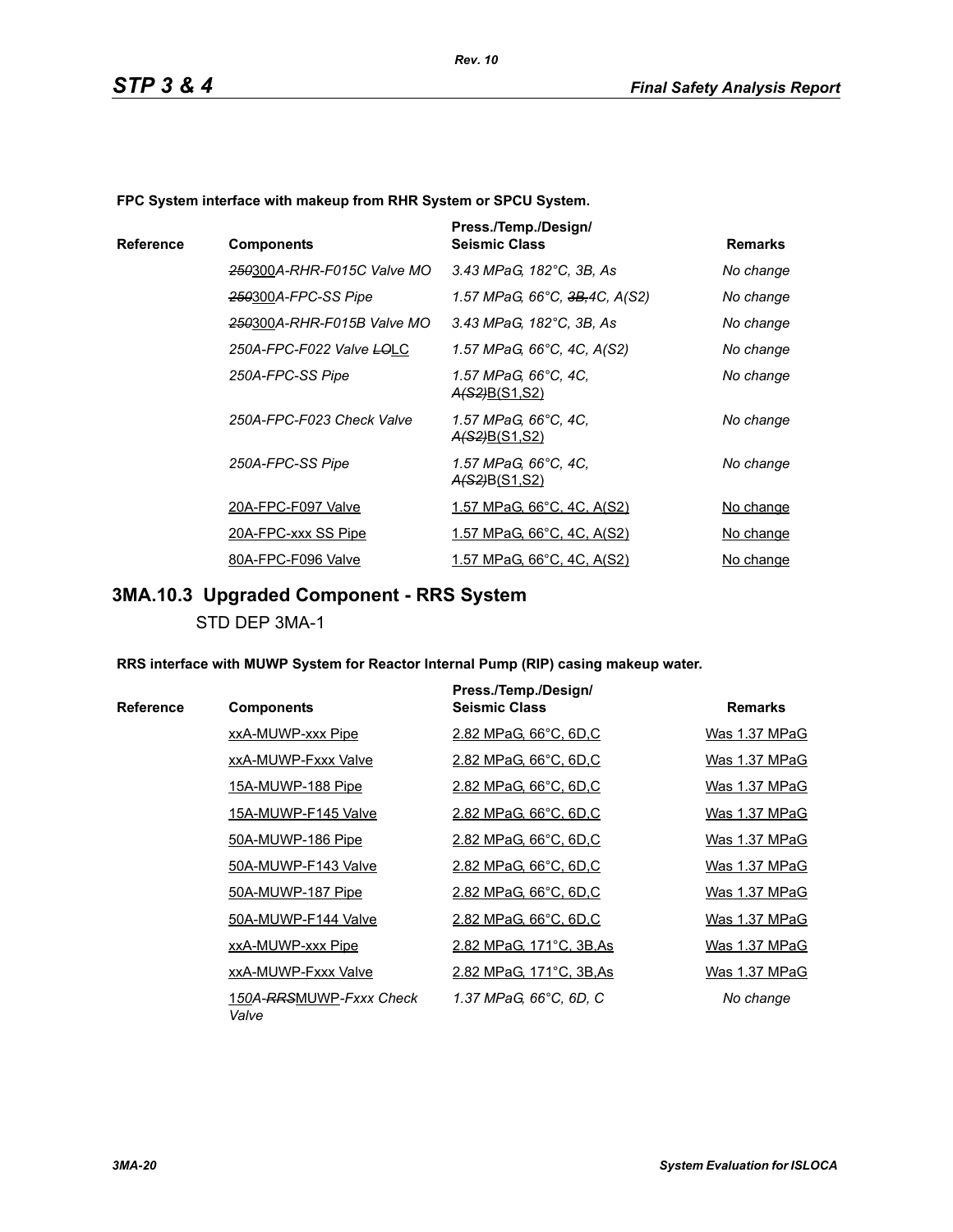# **3MA.11.3 Upgraded Components -** *MUCW***MUWC System** STD DEP 3MA-1

### **MUWC System interface with MUWP**

| Reference | <b>Components</b>                 | Press./Temp./Design/<br><b>Seismic Class</b> | <b>Remarks</b> |
|-----------|-----------------------------------|----------------------------------------------|----------------|
|           | 150125A-WUMPMUWP-101 SS<br>Pipe   | 1.37 MPaG. 66°C. 46D. C                      | No change      |
|           | 150A-WUMPMUWP-Fxxx SS<br>Valve LO | 1.37 MPaG, 66°C, 46D, C                      | No change      |
|           | 150AWUMPMUWP-Fxxx SS<br>Check V   | 1.37 MPaG, 66°C, 46D, C                      | No change      |

### **MUWC interface with the CRD System pump discharge piping.**

|                  |                     | Press./Temp./Design/   |           |
|------------------|---------------------|------------------------|-----------|
| <b>Reference</b> | <b>Components</b>   | <b>Seismic Class</b>   | Remarks   |
| Sheet 1          | 50A-MUWC-F103 Valve | 1.37 MPaG. 66°C. 4D. B | Lock Open |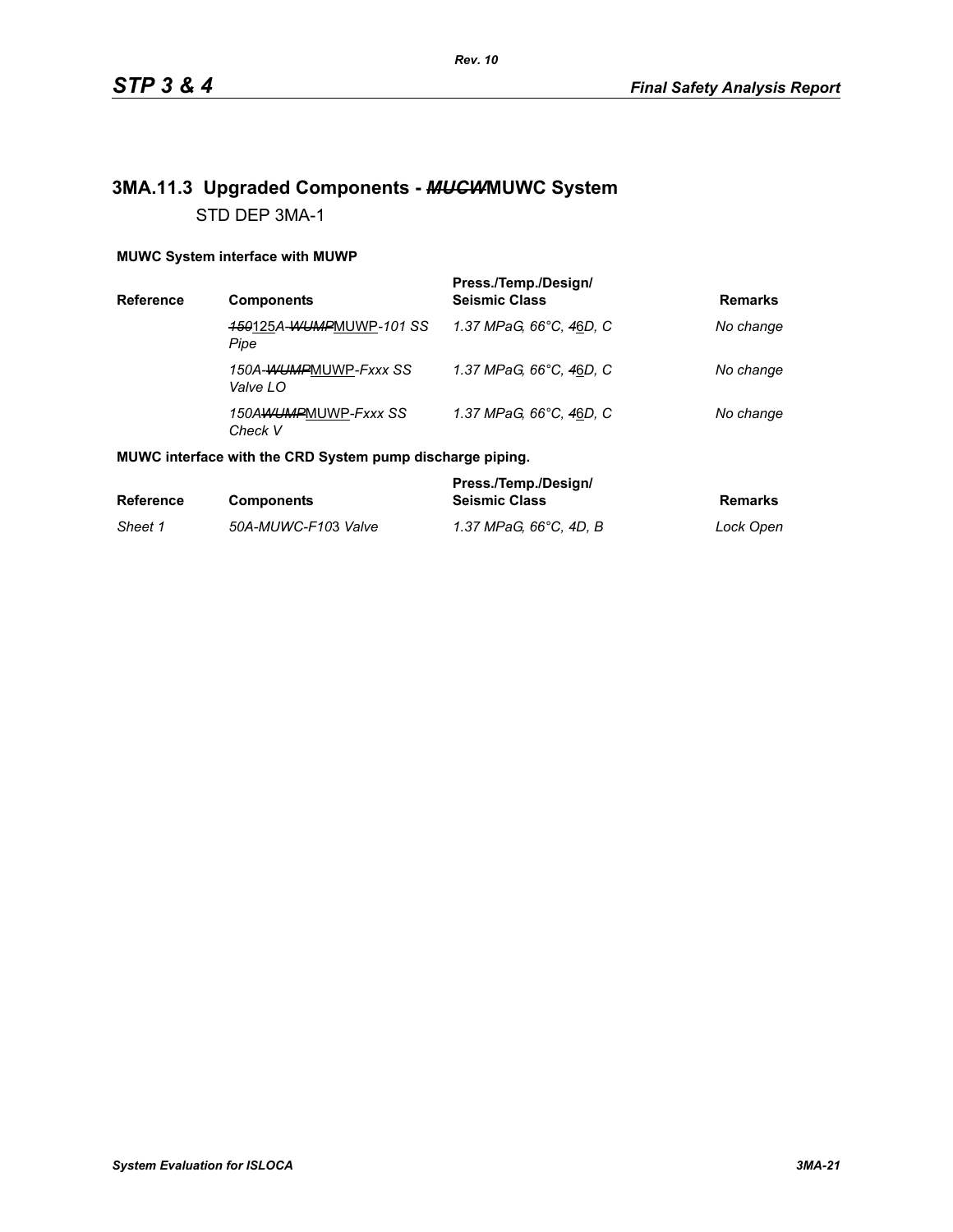# **3MA.12.3 Upgraded Components - MUWP System** STD DEP 3MA-1

**MUWP System interface with RRS for Reactor Internal Pump (RIP) casing makeup water.**

| Reference | <b>Components</b>           | Press./Temp./Design/<br><b>Seismic Class</b> | <b>Remarks</b> |
|-----------|-----------------------------|----------------------------------------------|----------------|
| Sheet 1   | 4520A-RRS-502A-K Pipes      | 8.62 MPaG, 302°C, 4A, As                     | No change      |
|           | 4520A-RRS-F504A-K Valves NC | 8.62 MPaG, 302°C, 4A, As                     | No change      |
|           | 15A-MUWP-189-198 Pipes      | 2.82 MPaG, 66°C, 46D,C                       | Was 1.37 MPaG  |
|           | 50A-MUWP-185 Pipe           | 2.82 MPaG, 66°C, 46D,C                       | Was 1.37 MPaG  |
|           | xxA-MUWP-xxx Pipe           | 2.82 MPaG, 66°C, 6D,C                        | Was 1.37 MPaG  |
|           | xxA-MUWP-Fxxx Valve         | 2.82 MPaG, 66°C, 6D,C                        | Was 1.37 MPaG  |
|           | <u>15A-MUWP-188 Pipe</u>    | 2.82 MPaG, 66°C, 6D,C                        | Was 1.37 MPaG  |
|           | 15A-MUWP-F145 Valve         | 2.82 MPaG, 66°C, 6D,C                        | Was 1.37 MPaG  |
|           | 50A-MUWP-186 Pipe           | 2.82 MPaG, 66°C, 6D,C                        | Was 1.37 MPaG  |
|           | 50A-MUWP-F143 Valve         | 2.82 MPaG, 66°C, 6D,C                        | Was 1.37 MPaG  |
|           | 50A-MUWP-187 Pipe           | 2.82 MPaG, 66°C, 6D,C                        | Was 1.37 MPaG  |
|           | 50A-MUWP-F144 Valve         | 2.82 MPaG, 66°C, 6D,C                        | Was 1.37 MPaG  |
|           | xxA-MUWP-xxx Pipe           | 2.82 MPaG, 171°C, 3B, As                     | Was 1.37 MPaG  |
|           | xxA-MUWP-Fxxx Valve         | 2.82 MPaG, 171°C, 3B, As                     | Was 1.37 MPaG  |
|           | 50A-MUWP-183 Pipe           | 1.37 MPaG, 66°C, 46D, C                      | No change      |
|           | 80A-MUWP-181 Pipe           | 1.37 MPaG, 66°C, 46D, C                      | No change      |
|           | 80A-MUWP-F140 Valve LO      | 1.37 MPaG, 66°C, 46D, C                      | No change      |
|           | 125A-MUWP-101 Pipe          | 1.37 MPaG, 66°C, 46D, C                      | No change      |
|           | 125A-MUWP-F101 Valve LO     | 1.37 MPaG, 66°C, 46D, C                      | No change      |
|           | 20A-MUWP-602 Pipe           | 1.37 MPaG, 66°C, 4 <u>6</u> D, C             | No change      |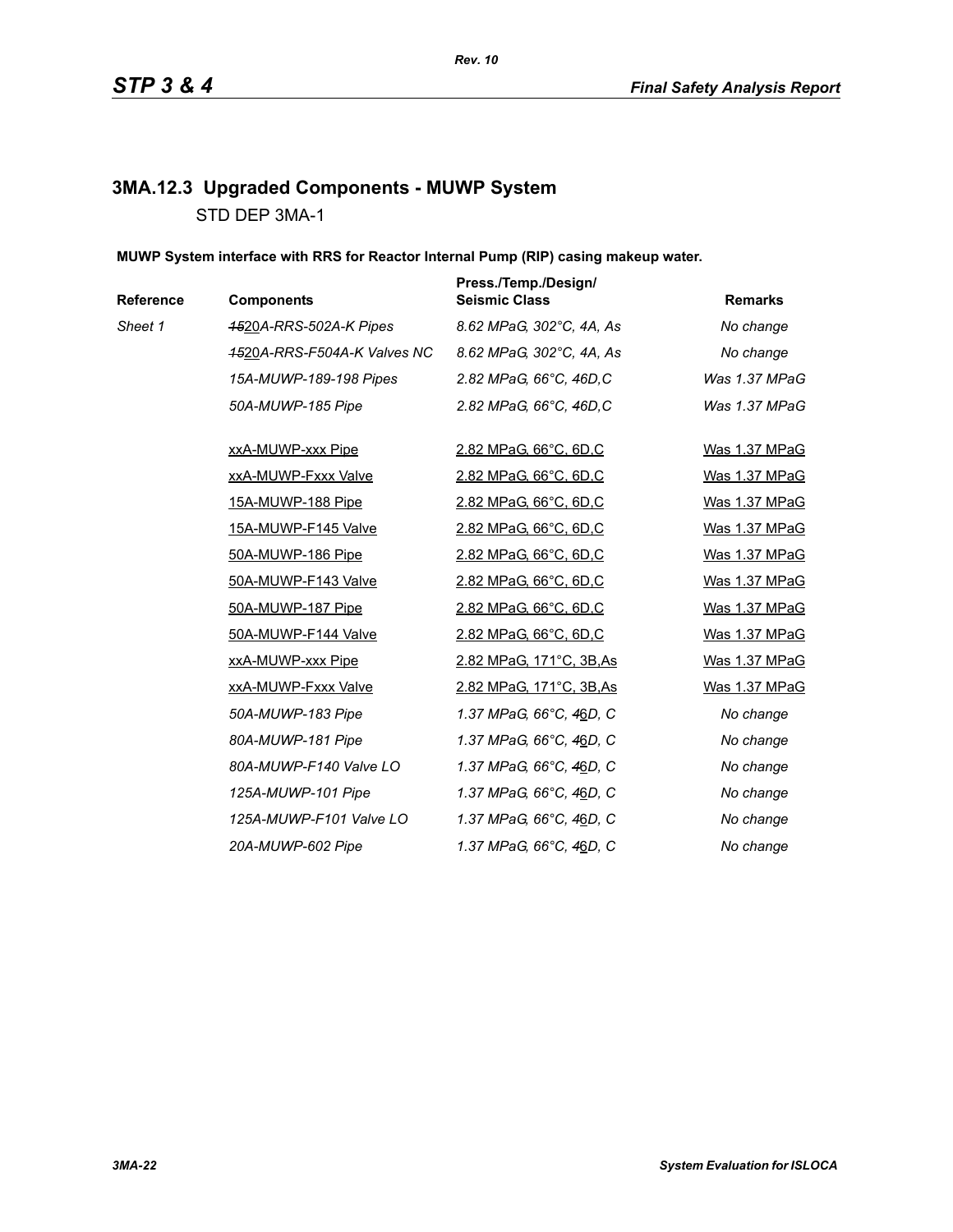| Reference | <b>Components</b>             | Press./Temp./Design/<br><b>Seismic Class</b> | <b>Remarks</b> |
|-----------|-------------------------------|----------------------------------------------|----------------|
| Sheet 1   | 20A-MUWP-F602 Valve NC        | 1.37 MPaG, 66°C, 46D, C                      | No change      |
|           | 20A-MUWP-601 Pipe             | 1.37 MPaG, 66°C, 46D, C                      | No change      |
|           | 20A-MUWP-F601 Valve NC        | 1.37 MPaG, 66°C, 46D, C                      | No change      |
|           | 20A-MUWP-FQ102 Flow Integr.   | 1.37 MPaG, 66°C, 46D, C                      | No change      |
|           | 20A-MUWP-801 Pipe             | 1.37 MPaG, 66°C, 46D, C                      | No change      |
|           | 20A-MUWP-F801 Valve NC        | 1.37 MPaG, 66°C, 46D, C                      | No change      |
|           | 20A-MUWP-800 Pipe             | 1.37 MPaG, 66°C, 46D, C                      | No change      |
|           | 20A-MUWP-F800 Valve NC        | 1.37 MPaG, 66°C, 46D, C                      | No change      |
|           | 20A-MUWP-PX101 Press, Pt.     | 1.37 MPaG, 66°C, 46D, C                      | No change      |
|           | 20A-MUWP-600 Pipe             | 1.37 MPaG, 66°C, 46D, C                      | No change      |
|           | 20A-MUWP-F600 Valve NC        | 1.37 MPaG, 66°C, 46D, C                      | No change      |
|           | 20A-MUWP-F100 Valve LO        | 1.37 MPaG, 66°C, 46D, C                      | No change      |
|           | 125A-MUWP-102 Pipe            | 1.37 MPaG, 66°C, 46D, C                      | No change      |
|           | 125A-MUWP-F102 Valve NC       | 1.37 MPaG, 66°C, 46D, C                      | No change      |
|           | 150A-MUWP-xxx Pipe            | 1.37 MPaG, 66°C, 46D, C                      | No change      |
|           | 150A-MUWP-xxx Pipe            | 1.37 MPaG, 66°C, 46D, C                      | No change      |
|           | 150A-RRSMUWP-Fxxx Check Valve | 1.37 MPaG, 66°C, 46D, C                      | No change      |
|           | 150A-MUWP-xxx Pipe            | Static Head, 66°C, 46D, C                    | No change      |

**MUWP System interface with RRS for Reactor Internal Pump (RIP) casing makeup water. (Cont.)**

## **3MA.13.1 Upgraded Description**

### STD DEP 3MA-1

*The Radwaste System LCW and HCW inlet piping header connects to each interfacing system at a valve. The header is not upgraded because it is an open pathway to the*  collector tanks. The dualfour LCW tanks rotate the fill mode one at a time through a *level controlled AO valve at the inlet of each tank. The maintenance valve is a lock open type. The dual*three *HCW tanks operate similarly to the LCW tanks.*